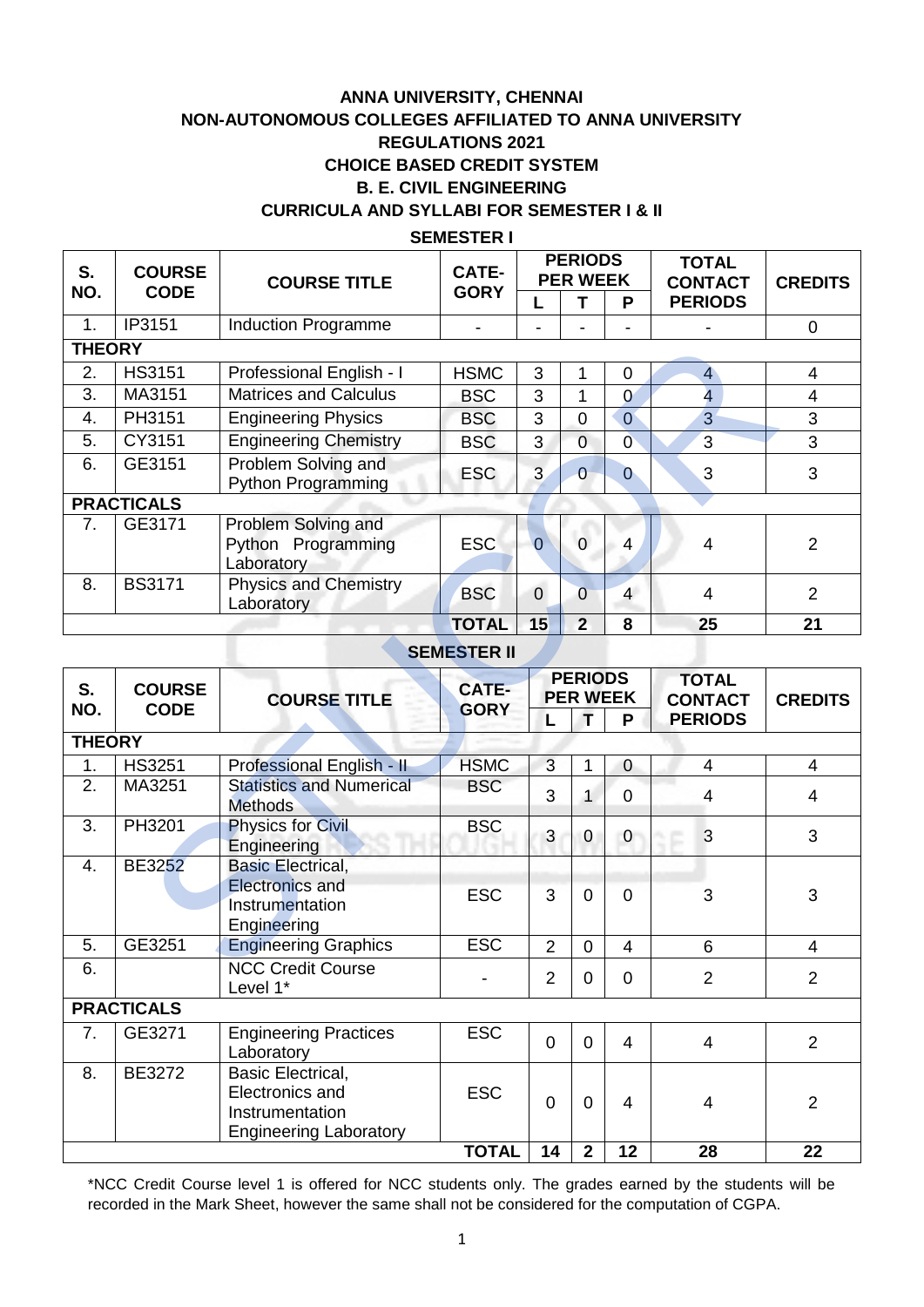### **IP3151 INDUCTION PROGRAMME**

This is a mandatory 2 week programme to be conducted as soon as the students enter the institution. Normal classes start only after the induction program is over.

The induction programme has been introduced by AICTE with the following objective:

"Engineering colleges were established to train graduates well in the branch/department of admission, have a holistic outlook, and have a desire to work for national needs and beyond. The graduating student must have knowledge and skills in the area of his/her study. However, he/she must also have broad understanding of society and relationships. Character needs to be nurtured as an essential quality by which he/she would understand and fulfill his/her responsibility as an engineer, a citizen and a human being. Besides the above, several meta-skills and underlying values are needed."

"One will have to work closely with the newly joined students in making them feel comfortable, allow them to explore their academic interests and activities, reduce competition and make them work for excellence, promote bonding within them, build relations between teachers and students, give a broader view of life, and build character. "

Hence, the purpose of this programme is to make the students feel comfortable in their new environment, open them up, set a healthy daily routine, create bonding in the batch as well as between faculty and students, develop awareness, sensitivity and understanding of the self, people around them, society at large, and nature.

The following are the activities under the induction program in which the student would be fully engaged throughout the day for the entire duration of the program.

(i) Physical Activity

This would involve a daily routine of physical activity with games and sports, yoga, gardening, etc.

(ii) Creative Arts

Every student would choose one skill related to the arts whether visual arts or performing arts. Examples are painting, sculpture, pottery, music, dance etc. The student would pursue it everyday for the duration of the program. These would allow for creative expression. It would develop a sense of aesthetics and er, a culture to work closely with the newly joined students in making them feel comformation are needed."<br>Will have to work closely with the newly joined students in making them feel comformation and making them feel comf

also enhance creativity which would, hopefully, grow into engineering design later.

(iii) Universal Human Values

This is the anchoring activity of the Induction Programme. It gets the student to explore oneself and allows one to experience the joy of learning, stand up to peer pressure, take decisions with courage, be aware of relationships with colleagues and supporting stay in the hostel and department, be sensitive to others, etc. A module in Universal Human Values provides the base. Methodology of teaching this content is extremely important. It must not be through do's and dont's, but get students to explore and think by engaging them in a dialogue. It is best taught through group discussions and real life activities rather than lecturing.

Discussions would be conducted in small groups of about 20 students with a faculty

mentor each. It would be effective that the faculty mentor assigned is also the faculty advisor for the student for the full duration of the UG programme.

(iv) Literary Activity

Literary activity would encompass reading, writing and possibly, debating, enacting a play etc.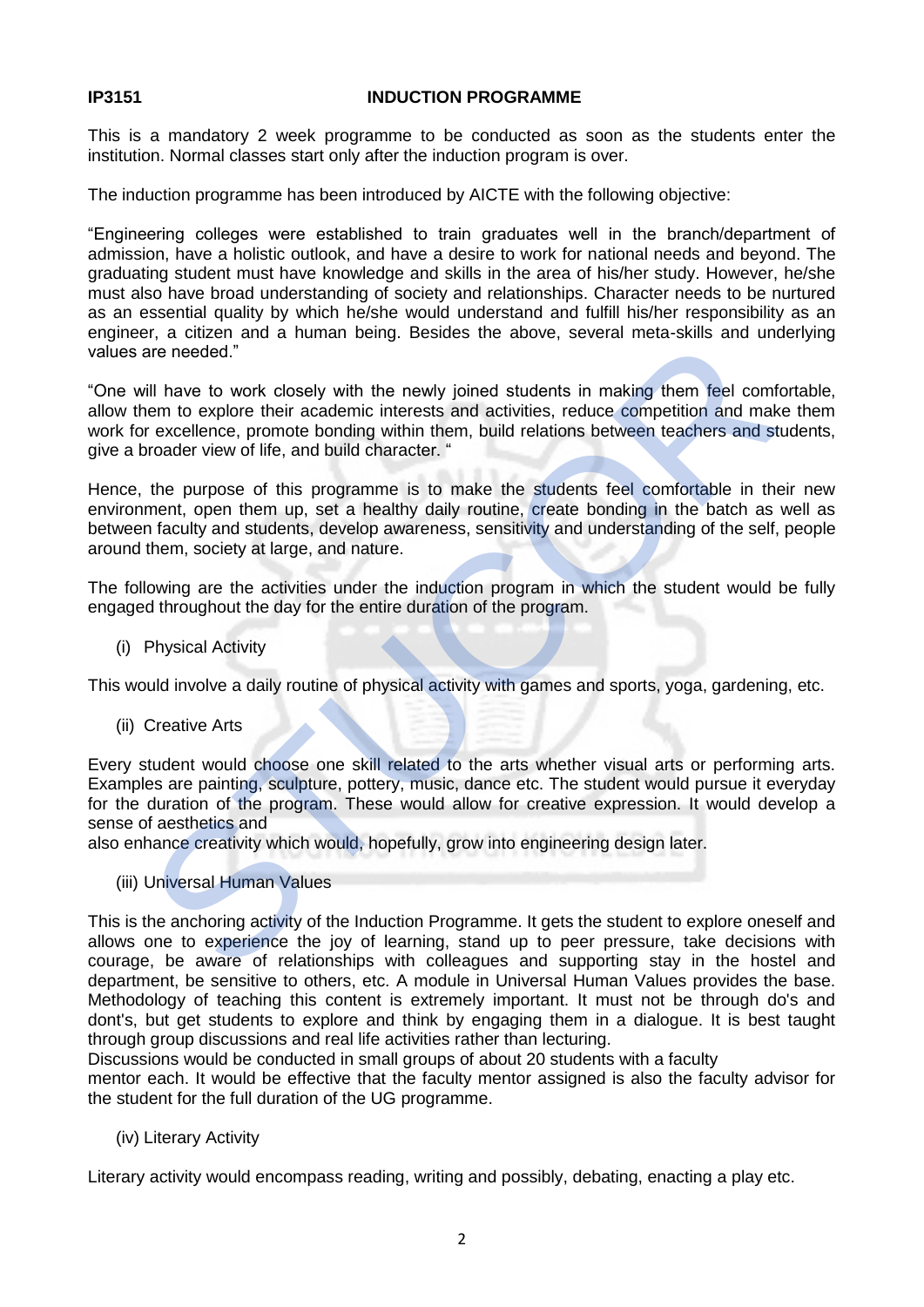### (v) Proficiency Modules

This would address some lacunas that students might have, for example, English, computer familiarity etc.

(vi) Lectures by Eminent People

Motivational lectures by eminent people from all walks of life should be arranged to give the students exposure to people who are socially active or in public life.

(vii) Visits to Local Area

A couple of visits to the landmarks of the city, or a hospital or orphanage could be organized. This would familiarize them with the area as well as expose them to the under privileged.

(viii) Familiarization to Dept./Branch & Innovations

They should be told about what getting into a branch or department means what role it plays in society, through its technology. They should also be shown the laboratories, workshops & other facilities.

(ix) Department Specific Activities

About a week can be spent in introducing activities (games, quizzes, social interactions, small experiments, design thinking etc.) that are relevant to the particular branch of Engineering/Technology/Architecture that can serve as a motivation and kindle interest in building things (become a maker) in that particular field. This can be conducted in the form of a workshop. For example, CSE and IT students may be introduced to activities that kindle computational thinking, and get them to build simple games. ECE students may be introduced to building simple circuits as an extension of their knowledge in Science, and so on. Students may be asked to build stuff using their knowledge of science. er or wisis to the landmarks of the divid serves are the dividend to the dividend to the dividend to the dividend to the model particle them with the area as well as expose them to the under privileged.<br>
) Familiarization

### **Induction Programme is totally an activity based programme and therefore there shall be no tests / assessments during this programme.**

References: Guide to Induction program from AICTE

**HS3151 PROFESSIONAL ENGLISH - I L T P C**

# **3 1 0 4**

# **OBJECTIVES :**

- To improve the communicative competence of learners
- To help learners use language effectively in academic /work contexts
- To build on students' English language skills by engaging them in listening, speaking and grammar learning activities that are relevant to authentic contexts.
- To develop learners' ability to read and write complex texts, summaries, articles, blogs, definitions, essays and user manuals.
- To use language efficiently in expressing their opinions via various media.

# **INTRODUCTION TO EFFECTIVE COMMUNICATION 1**

What is effective communication? ( There are many interesting activities for this.) Why is communication critical for excellence during study, research and work? What are the seven C's of effective communication? What are key language skills? What is effective listening? What does it involve?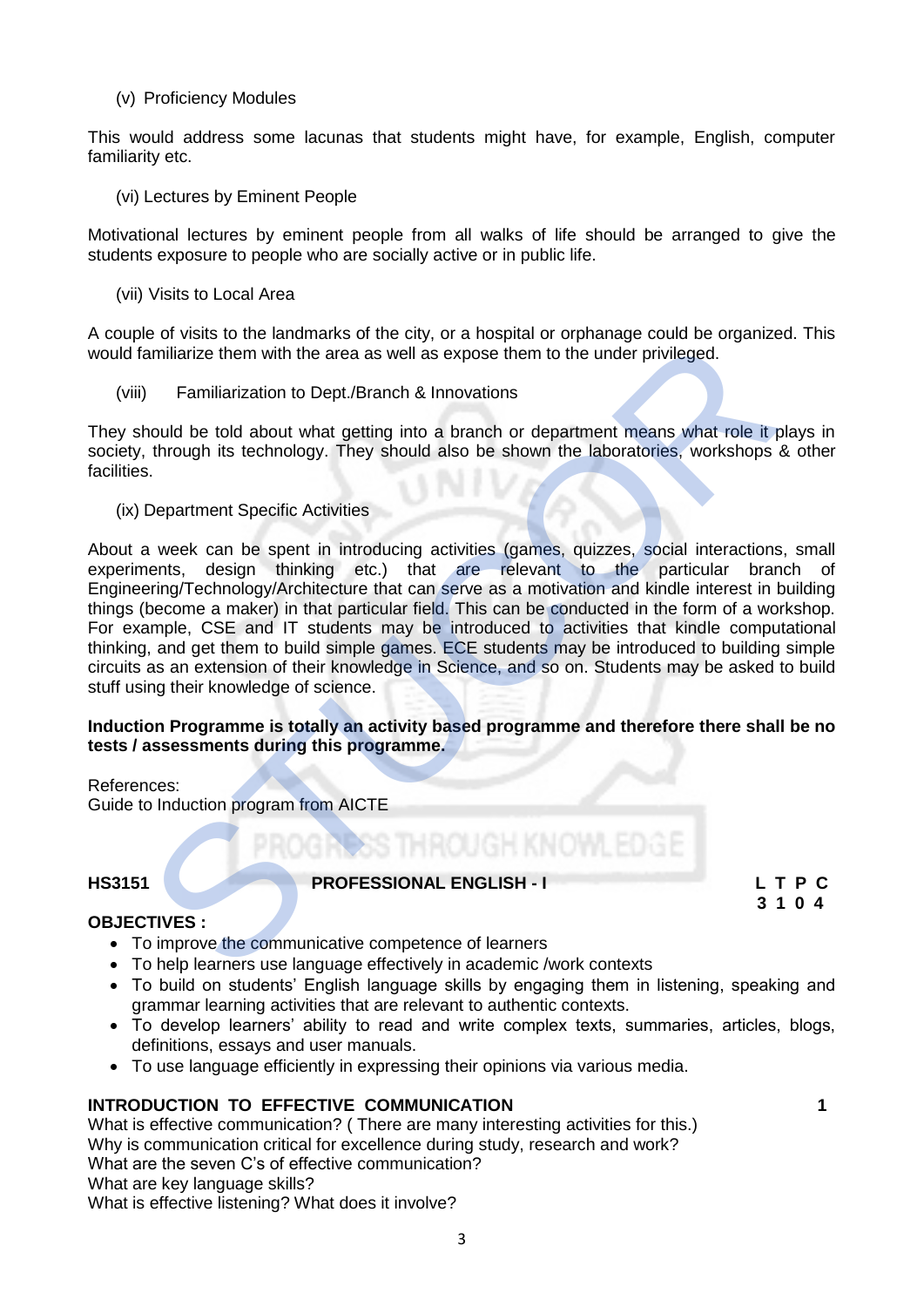What is effective speaking?

What does it mean to be an excellent reader? What should you be able to do?

What is effective writing?

How does one develop language and communication skills?

What does the course focus on? How are communication and language skills going to be enhanced during this course? What do you as a learner need to do to enhance your English language and communication skills to get the best out of this course?

# **UNIT I INTRODUCTION TO FUNDAMENTALS OF COMMUNICATION 11**

Listening –for general information-specific details- conversation: Introduction to classmates - Audio / video (formal & informal); Telephone conversation; Listening to voicemail & messages; Listening and filling a form

Speaking - Self Introduction; Introducing a friend; Conversation - politeness strategies; Telephone conversation; Leave a voicemail; Leave a message with another person; asking for information to fill details in a form.

Reading - Reading brochures (technical context), telephone messages / social media messages relevant to technical contexts and emails.

Writing - Writing emails / letters introducing oneself

Grammar - Present Tense ( simple and progressive); Question types: Wh/ Yes or No/ and Tags Vocabulary - Synonyms; One word substitution; Abbreviations & Acronyms (as used in technical contexts). ny - Sammidoucion, iniuodicing a metric, Convession, Explainable of philosophers, teaming a stading brothurs and ornin and the tothical contexts and emails.<br>
Sign in form.<br>
In a form.<br>
In the technical contexts and emails.

# **UNIT II NARRATION AND SUMMATION** 12

Listening - Listening to podcast, anecdotes / stories / event narration; documentaries and interviews with celebrities.

Speaking - Narrating personal experiences / events; Interviewing a celebrity; Reporting / and summarising of documentaries / podcasts/ interviews.

Reading - Reading biographies, travelogues, newspaper reports, Excerpts from literature, and travel & technical blogs.

Writing - Guided writing-- Paragraph writing Short Report on an event (field trip etc.)

Grammar –Past tense (simple); Subject-Verb Agreement; and Prepositions

Vocabulary - Word forms (prefixes& suffixes); Synonyms and Antonyms. Phrasal verbs.

# **UNIT III** DESCRIPTION OF A PROCESS / PRODUCT 12

Listening - Listen to a product and process descriptions; a classroom lecture;and advertisements about a products.

Speaking – Picture description; Giving instruction to use the product; Presenting a product; and Summarising a lecture.

Reading – Reading advertisements, gadget reviews; user manuals.

Writing - Writing definitions; instructions; and Product /Process description.

Grammar - Imperatives; Adjectives; Degrees of comparison; Present & Past Perfect Tenses. Vocabulary - Compound Nouns, Homonyms; and Homophones, discourse markers (connectives & sequence words)

# **UNIT IV CLASSIFICATION AND RECOMMENDATIONS 12**

Listening – Listening to TED Talks; Scientific lectures; and educational videos.

Speaking – Small Talk; Mini presentations and making recommendations.

Reading – Newspaper articles; Journal reports –and Non Verbal Communication ( tables, pie charts etc,. )

Writing – Note-making / Note-taking (\*Study skills to be taught, not tested); ; Writing recommendations; Transferring information from non verbal ( chart , graph etc, to verbal mode)

Grammar – Articles; Pronouns - Possessive & Relative pronouns.

Vocabulary - Collocations; Fixed / Semi fixed expressions.

# **UNIT V EXPRESSION 12**

Listening – Listening to debates/ discussions; different viewpoints on an issue; and panel discussions.

Speaking –group discussions, Debates, and Expressing opinions through Simulations & Roleplay.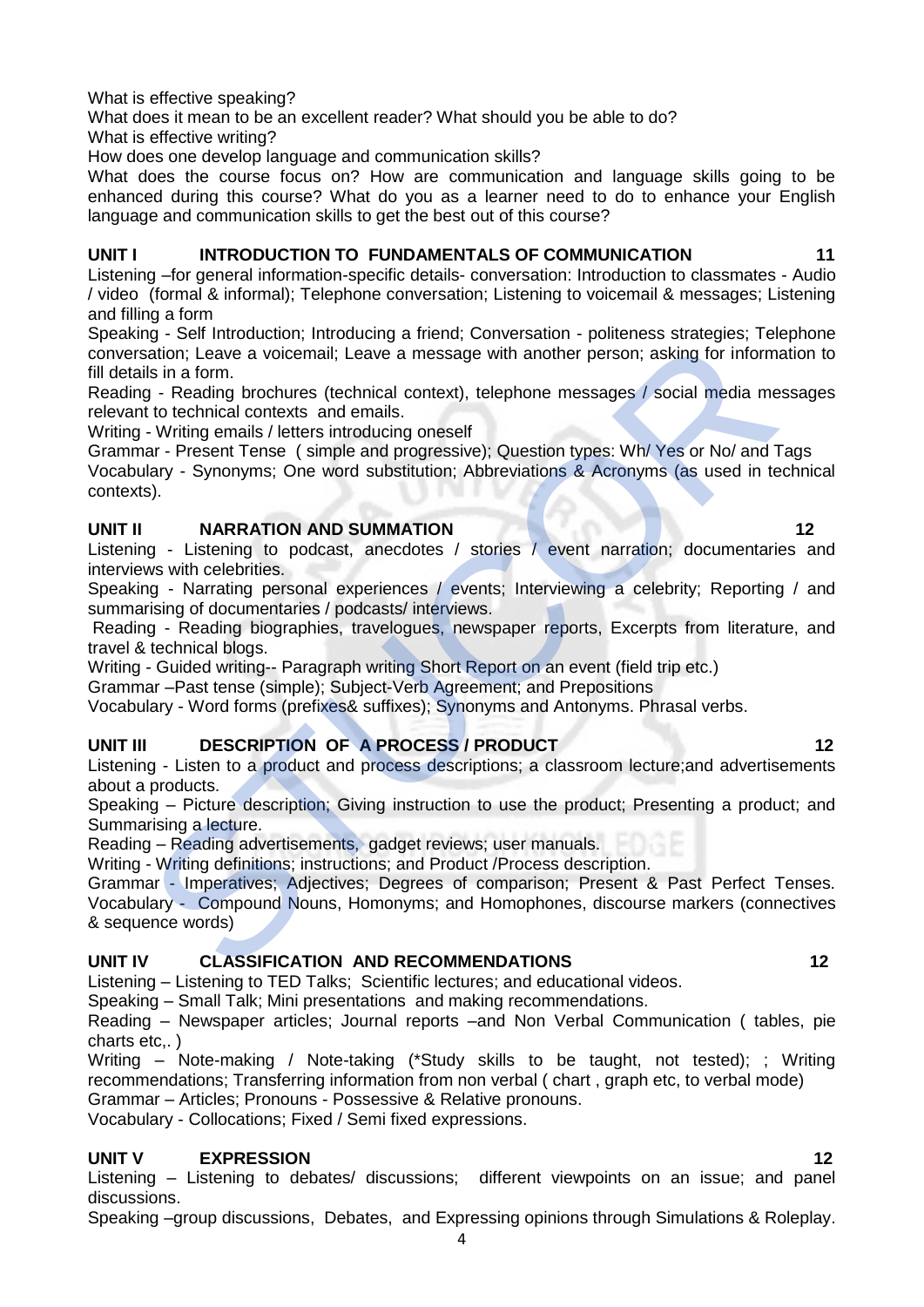Reading – Reading editorials; and Opinion Blogs;

Writing – Essay Writing (Descriptive or narrative).

Grammar – Future Tenses, Punctuation; Negation (Statements & Questions); and Simple, Compound & Complex Sentences.

Vocabulary - Cause & Effect Expressions – Content vs Function words.

# **TOTAL : 60 PERIODS**

# **OUTCOMES :**

At the end of the course, learners will be able

- To listen and comprehend complex academic texts
- To read and infer the denotative and connotative meanings of technical texts
- To write definitions, descriptions, narrations and essays on various topics
- To speak fluently and accurately in formal and informal communicative contexts
- To express their opinions effectively in both oral and written medium of communication

# **TEXT BOOKS :**

- 1. English for Engineers & Technologists Orient Blackswan Private Ltd. Department of English, Anna University, (2020 edition)
- 2. English for Science & Technology Cambridge University Press, 2021. Authored by Dr. Veena Selvam, Dr. Sujatha Priyadarshini, Dr. Deepa Mary Francis, Dr. KN. Shoba, and Dr. Lourdes Joevani, Department of English, Anna University. express their opinions effectively in both oral and written medium of communication<br>
STOOKS :<br>
STU[CO](https://www.amazon.in/s/ref=dp_byline_sr_book_1?ie=UTF8&field-author=Aysha+Viswamohan&search-alias=stripbooks)RS :<br>
STUCORS :<br>
Illah for Science & Technologists Orient Blackswan Private Ltd. Department of Equilibrition<br>
2000 and Div

### **REFERENCES:**

- 1. Technical Communication Principles And Practices By Meenakshi Raman & Sangeeta Sharma, Oxford Univ. Press, 2016, New Delhi.
- 2. A Course Book On Technical English By Lakshminarayanan, Scitech Publications (India) Pvt. Ltd.
- 3. English For Technical Communication (With CD) By Aysha Viswamohan, Mcgraw Hill Education, ISBN : 0070264244.
- 4. Effective Communication Skill, Kulbhusan Kumar, RS Salaria, Khanna Publishing House.
- 5. Learning to Communicate Dr. V. Chellammal, Allied Publishing House, New Delhi,2003.

**MA3151 MATRICES AND CALCULUS L T P C**

 **3 1 0 4**

# **OBJECTIVES :**

- To develop the use of matrix algebra techniques that is needed by engineers for practical applications.
- To familiarize the students with differential calculus.
- To familiarize the student with functions of several variables. This is needed in many branches of engineering.
- To make the students understand various techniques of integration.
- To acquaint the student with mathematical tools needed in evaluating multiple integrals and their applications.

# **UNIT I MATRICES 9+3**

Eigenvalues and Eigenvectors of a real matrix – Characteristic equation – Properties of Eigenvalues and Eigenvectors – Cayley - Hamilton theorem – Diagonalization of matrices by orthogonal transformation – Reduction of a quadratic form to canonical form by orthogonal transformation – Nature of quadratic forms – Applications : Stretching of an elastic membrane.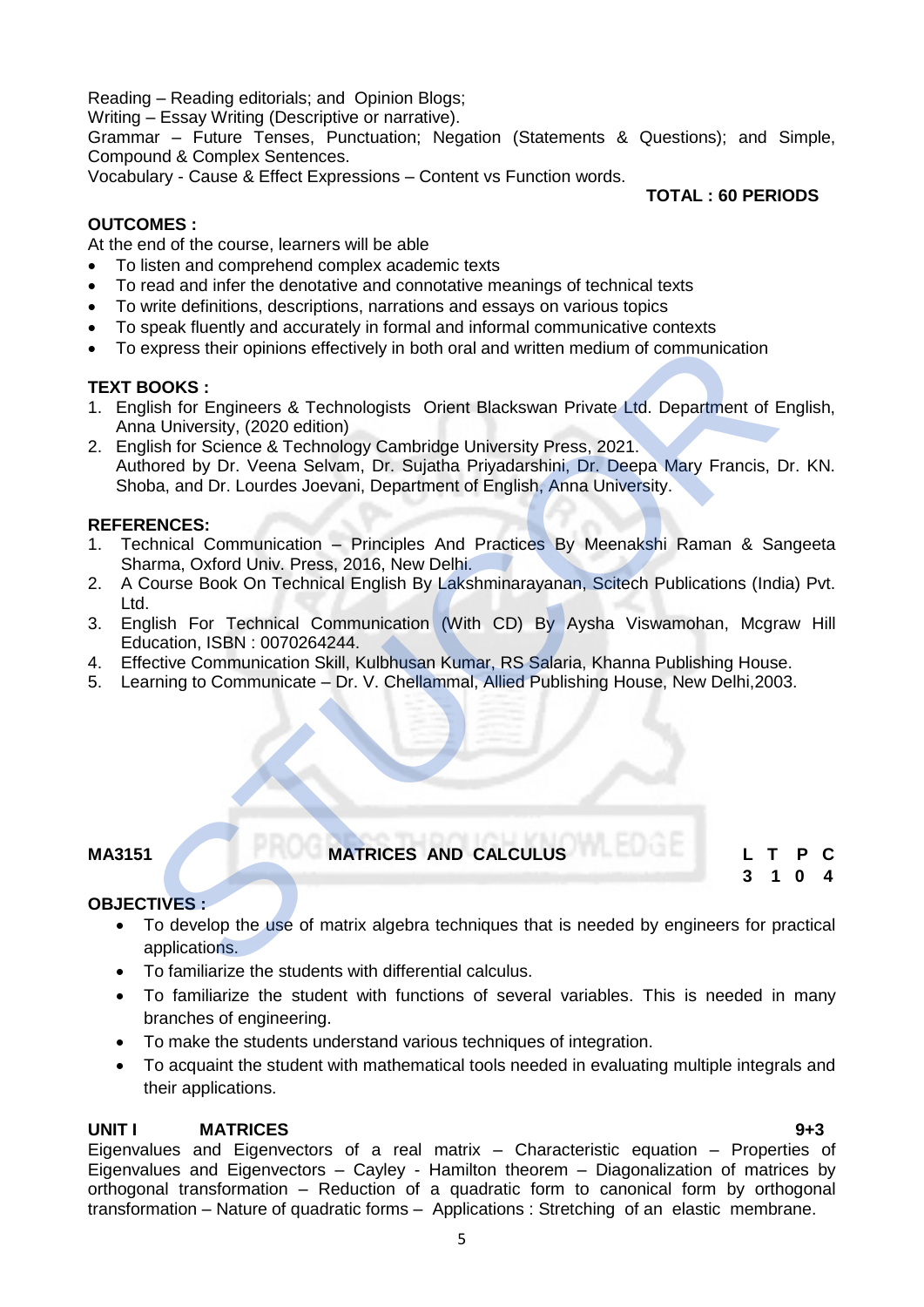# **UNIT II DIFFERENTIAL CALCULUS 9+3**

Representation of functions - Limit of a function - Continuity - Derivatives - Differentiation rules (sum, product, quotient, chain rules) - Implicit differentiation - Logarithmic differentiation - Applications : Maxima and Minima of functions of one variable.

# **UNIT III FUNCTIONS OF SEVERAL VARIABLES 9+3**

Partial differentiation – Homogeneous functions and Euler's theorem – Total derivative – Change of variables – Jacobians – Partial differentiation of implicit functions – Taylor's series for functions of two variables – Applications : Maxima and minima of functions of two variables and Lagrange's method of undetermined multipliers.

### **UNIT IV INTEGRAL CALCULUS 9+3**

Definite and Indefinite integrals - Substitution rule - Techniques of Integration : Integration by parts, Trigonometric integrals, Trigonometric substitutions, Integration of rational functions by partial fraction, Integration of irrational functions - Improper integrals - Applications : Hydrostatic force and pressure, moments and centres of mass. V<br>and Indefinite integral. CALCULUS<br>
INTEGRAL CALCULUS<br>
INTEGRAL CALCULUS (INTEGRALS<br>
Integration of rational functions by<br>
Integration of irrelational functions - Impoper<br>
Integration of irrelations - Impoper<br>
Integration

### **UNIT V MULTIPLE INTEGRALS 9+3**

Double integrals – Change of order of integration – Double integrals in polar coordinates – Area enclosed by plane curves – Triple integrals – Volume of solids – Change of variables in double and triple integrals – Applications : Moments and centres of mass, moment of inertia.  **TOTAL : 60 PERIODS** 

### **OUTCOMES :**

At the end of the course the students will be able to

- Use the matrix algebra methods for solving practical problems.
- Apply differential calculus tools in solving various application problems.
- Able to use differential calculus ideas on several variable functions.
- Apply different methods of integration in solving practical problems.
- Apply multiple integral ideas in solving areas, volumes and other practical problems.

# **TEXT BOOKS :**

- 1. Kreyszig.E, "Advanced Engineering Mathematics", John Wiley and Sons, 10<sup>th</sup> Edition. New Delhi, 2016.
- 2. Grewal.B.S., "Higher Engineering Mathematics", Khanna Publishers, New Delhi, 44<sup>th</sup> Edition. 2018.
- 3. James Stewart, "Calculus : Early Transcendentals", Cengage Learning, 8<sup>th</sup> Edition, New Delhi, 2015. [For Units II & IV - Sections 1.1, 2.2, 2.3, 2.5, 2.7 (Tangents problems only), 2.8, 3.1 to 3.6, 3.11, 4.1, 4.3, 5.1 (Area problems only), 5.2, 5.3, 5.4 (excluding net change theorem), 5.5, 7.1 - 7.4 and 7.8 ].

#### **REFERENCES :**

- 1. Anton. H, Bivens. I and Davis. S, " Calculus ", Wiley, 10<sup>th</sup> Edition, 2016
- 2. Bali. N., Goyal. M. and Watkins. C., "Advanced Engineering Mathematics", Firewall Media (An imprint of Lakshmi Publications Pvt., Ltd.,), New Delhi, 7th Edition, 2009.
- 3. Jain. R.K. and Iyengar. S.R.K., "Advanced Engineering Mathematics", Narosa Publications, New Delhi, 5<sup>th</sup> Edition, 2016.
- 4. Narayanan. S. and Manicavachagom Pillai. T. K.,"Calculus" Volume I and II, S. Viswanathan Publishers Pvt. Ltd., Chennai, 2009.
- 5. Ramana. B.V., "Higher Engineering Mathematics"*,* McGraw Hill Education Pvt. Ltd, New Delhi, 2016.
- 6. Srimantha Pal and Bhunia. S.C, " Engineering Mathematics " Oxford University Press, 2015.
- 7. Thomas. G. B., Hass. J, and Weir. M.D, " Thomas Calculus ", 14<sup>th</sup> Edition, Pearson India. 2018.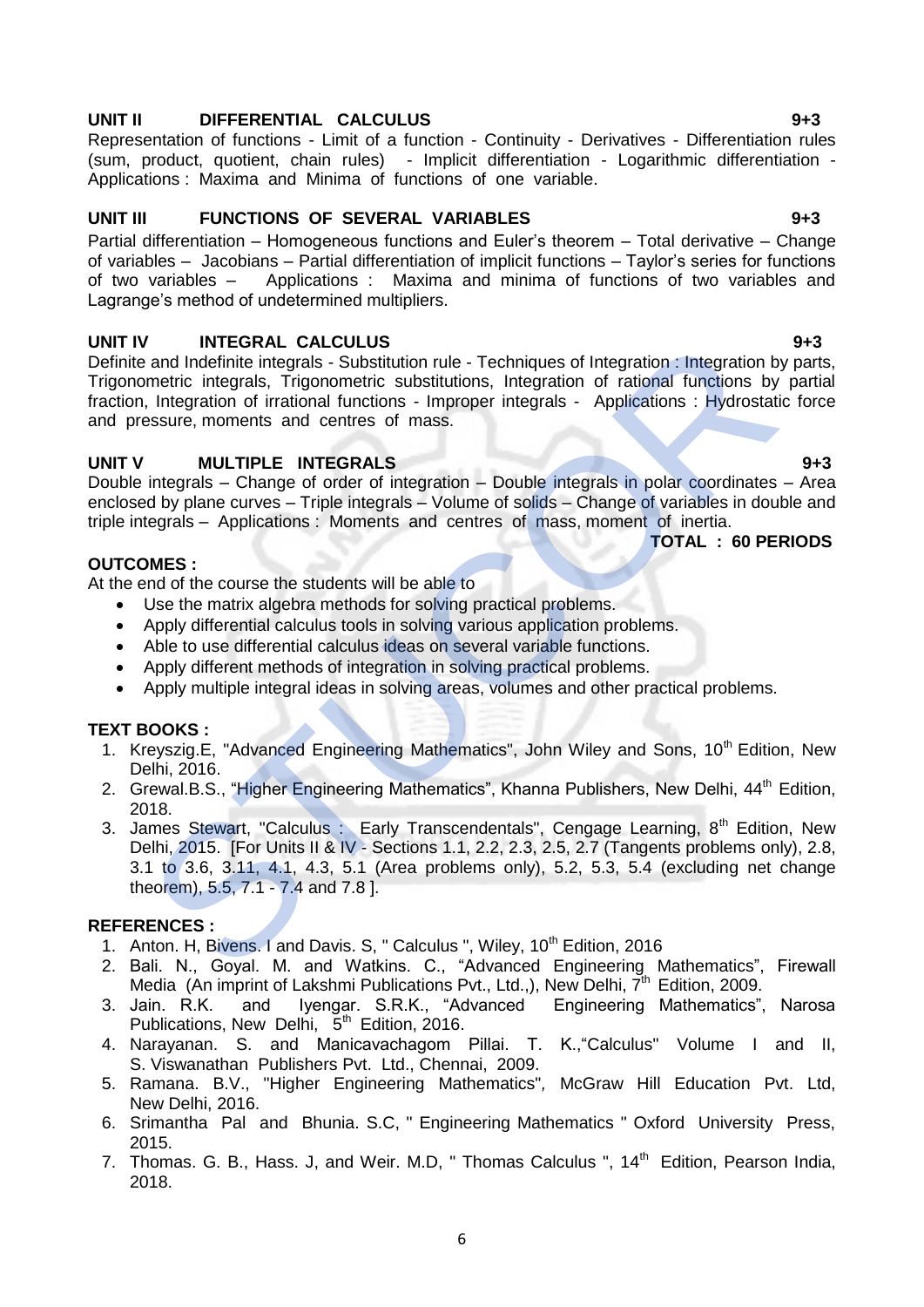#### **OBJECTIVES:**

- To make the students effectively to achieve an understanding of mechanics.
- To enable the students to gain knowledge of electromagnetic waves and its applications.
- To introduce the basics of oscillations, optics and lasers.
- Equipping the students to be successfully understand the importance of quantum physics.
- To motivate the students towards the applications of quantum mechanics.

### **UNIT I MECHANICS 9**

Multiparticle dynamics: Center of mass (CM) – CM of continuous bodies – motion of the CM – kinetic energy of system of particles. Rotation of rigid bodies: Rotational kinematics – rotational kinetic energy and moment of inertia - theorems of M .I –moment of inertia of continuous bodies – M.I of a diatomic molecule - torque – rotational dynamics of rigid bodies – conservation of angular momentum – rotational energy state of a rigid diatomic molecule - gyroscope - torsional pendulum – double pendulum –Introduction to nonlinear oscillations.

# **UNIT II ELECTROMAGNETIC WAVES 9**

The Maxwell's equations - wave equation; Plane electromagnetic waves in vacuum, Conditions on the wave field - properties of electromagnetic waves: speed, amplitude, phase, orientation and waves in matter - polarization - Producing electromagnetic waves - Energy and momentum in EM waves: Intensity, waves from localized sources, momentum and radiation pressure - Cell-phone reception. Reflection and transmission of electromagnetic waves from a non-conducting mediumvacuum interface for normal incidence. energy of system of particles. Rotation of rigid bodies. Rotational kinematics – rong of energy and moment of inertia - theorems of M.I – moment of inertial continuous b<br>a diatomic molecule - torque – rotational dynamics o

# **UNIT III OSCILLATIONS, OPTICS AND LASERS 9**

Simple harmonic motion - resonance –analogy between electrical and mechanical oscillating systems - waves on a string - standing waves - traveling waves - Energy transfer of a wave - sound waves - Doppler effect. Reflection and refraction of light waves - total internal reflection interference –Michelson interferometer –Theory of air wedge and experiment. Theory of laser characteristics - Spontaneous and stimulated emission - Einstein's coefficients - population inversion - Nd-YAG laser, CO<sub>2</sub> laser, semiconductor laser –Basic applications of lasers in industry.

# **UNIT IV BASIC QUANTUM MECHANICS 9**

Photons and light waves - Electrons and matter waves –Compton effect - The Schrodinger equation (Time dependent and time independent forms) - meaning of wave function - Normalization –Free particle - particle in a infinite potential well: 1D,2D and 3D Boxes-Normalization, probabilities and the correspondence principle.

# **UNIT V APPLIED QUANTUM MECHANICS 9**

The harmonic oscillator(qualitative)- Barrier penetration and quantum tunneling(qualitative)- Tunneling microscope - Resonant diode - Finite potential wells (qualitative)- Bloch's theorem for particles in a periodic potential –Basics of Kronig-Penney model and origin of energy bands.

 **TOTAL : 45 PERIODS**

# **OUTCOMES:**

After completion of this course, the students should be able to

- Understand the importance of mechanics.
- Express their knowledge in electromagnetic waves.
- Demonstrate a strong foundational knowledge in oscillations, optics and lasers.
- Understand the importance of quantum physics.
- Comprehend and apply quantum mechanical principles towards the formation of energy bands.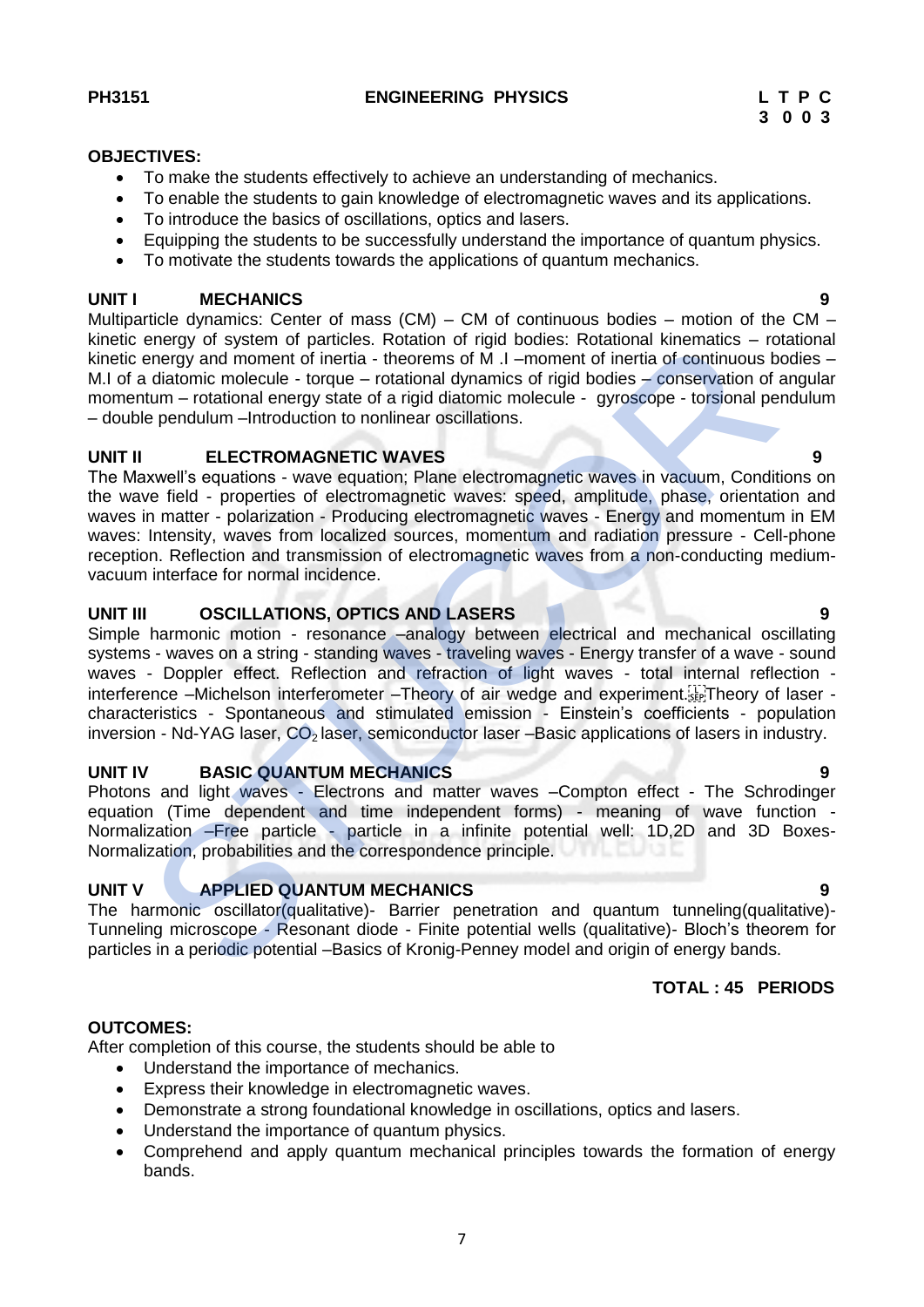# **TEXT BOOKS:**

- 1. D.Kleppner and R.Kolenkow. An Introduction to Mechanics. McGraw Hill Education (Indian Edition), 2017.
- 2. E.M.Purcell and D.J.Morin, Electricity and Magnetism, Cambridge Univ.Press, 2013.
- 3. [Arthur Beiser,](https://www.amazon.in/s/ref=dp_byline_sr_book_1?ie=UTF8&field-author=Arthur+Beiser&search-alias=stripbooks) [Shobhit Mahajan,](https://www.amazon.in/s/ref=dp_byline_sr_book_2?ie=UTF8&field-author=Shobhit+Mahajan&search-alias=stripbooks) [S. Rai Choudhury,](https://www.amazon.in/s/ref=dp_byline_sr_book_3?ie=UTF8&field-author=S.+Rai+Choudhury&search-alias=stripbooks) Concepts of Modern Physics, McGraw-Hill (Indian Edition), 2017.

# **REFERENCES:**

- 1. R.Wolfson. Essential University Physics. Volume 1 & 2. Pearson Education (Indian Edition), 2009.
- 2. Paul A. Tipler, Physic Volume 1 & 2, CBS, (Indian Edition), 2004.
- 3. K.Thyagarajan and A.Ghatak. Lasers: Fundamentals and Applications, Laxmi Publications, (Indian Edition), 2019.
- 4. D.Halliday, R.Resnick and J.Walker. Principles of Physics, Wiley (Indian Edition), 2015.
- 5. N.Garcia, A.Damask and S.Schwarz. Physics for Computer Science Students. Springer-Verlag, 2012.

# **CY3151 ENGINEERING CHEMISTRY L T P C**

 **3 0 0 3**

# **OBJECTIVES:**

- To inculcate sound understanding of water quality parameters and water treatment techniques.
- To impart knowledge on the basic principles and preparatory methods of nanomaterials.
- To introduce the basic concepts and applications of phase rule and composites.
- To facilitate the understanding of different types of fuels, their preparation, properties and combustion characteristics.
- To familiarize the students with the operating principles, working processes and applications of energy conversion and storage devices.

# **UNIT I WATER AND ITS TREATMENT**

Water: Sources and impurities, Water quality parameters: Definition and significance of-colour. odour, turbidity, pH, hardness, alkalinity, TDS, COD and BOD, flouride and arsenic. **Municipal water treatment:** primary treatment and disinfection (UV, Ozonation, break-point chlorination)**. Desalination of brackish water**: Reverse Osmosis. **Boiler troubles:** Scale and sludge, Boiler corrosion, Caustic embrittlement, Priming &foaming. **Treatment of boiler feed water**: Internal treatment (phosphate, colloidal, sodium aluminate and calgon conditioning) and External treatment – Ion exchange demineralisation and zeolite process. (indian enautor), 2019.<br>
The D.Halliday, R.Resnick and J.Walker. Principles of Physics, Wiley (Indian Edition), 20<br>
N.Garcia, A.Damask and S.Schwarz. Physics for Computer Science Students. Sp<br>
Verlag, 2012.<br>
TIVES:<br>
To inc

# **UNIT II NANOCHEMISTRY 9**

**Basics**: Distinction between molecules, nanomaterials and bulk materials; **Size-dependent properties** (optical, electrical, mechanical and magnetic); **Types of nanomaterials**: Definition, properties and uses of – nanoparticle, nanocluster, nanorod, nanowire and nanotube. **Preparation of nanomaterials:** sol-gel, solvothermal, laser ablation, chemical vapour deposition, electrochemical deposition and electro spinning. **Applications** of nanomaterials in medicine, agriculture, energy, electronics and catalysis.

# **UNIT III PHASE RULE AND COMPOSITES 9**

**Phase rule:**Introduction, definition of terms with examples. One component system - water system; Reduced phase rule; Construction of a simple eutectic phase diagram - Thermal analysis; Two component system: lead-silver system - Pattinson process.

**Composites: Introduction**: Definition & Need for composites; **Constitution**: Matrix materials (Polymer matrix, metal matrix and ceramic matrix) and Reinforcement (fiber, particulates, flakes and whiskers). **Properties and applications of**: Metal matrix composites (MMC), Ceramic matrix composites and Polymer matrix composites. **Hybrid composites** - definition and examples.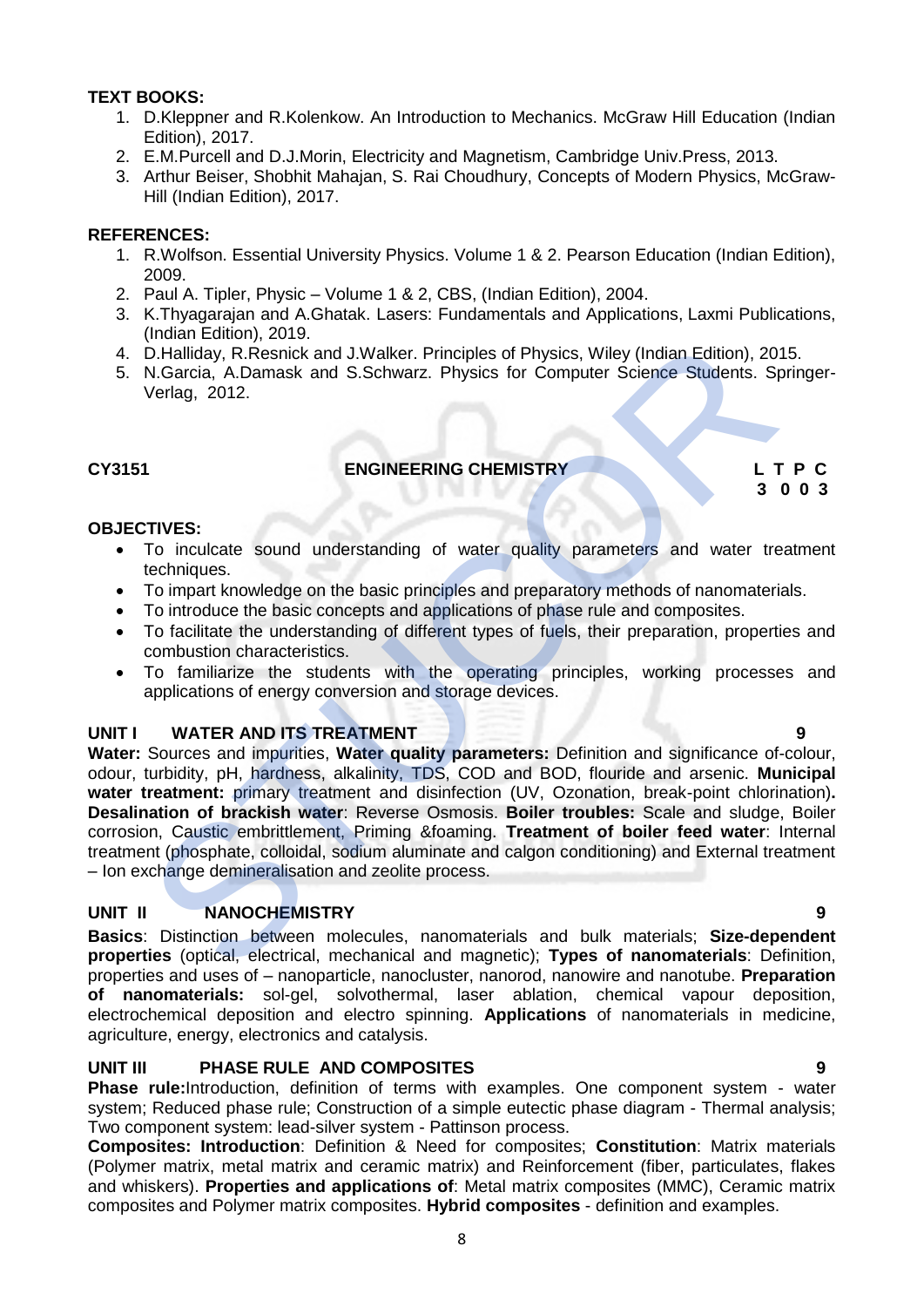# **UNIT IV FUELS AND COMBUSTION 9**

**Fuels: Introduction**: Classification of fuels; **Coal and coke**: Analysis of coal (proximate and ultimate), Carbonization, Manufacture of metallurgical coke (Otto Hoffmann method). **Petroleum and Diesel:** Manufacture of synthetic petrol (Bergius process), Knocking - octane number, diesel oil - cetane number; **Power alcohol and biodiesel.**

**Combustion of fuels: Introduction**: Calorific value - higher and lower calorific values, Theoretical calculation of calorific value; **Ignition temperature**: spontaneous ignition temperature, Explosive range; **Flue gas analysis** - ORSAT Method. **CO2 emission and carbon foot print.**

# **UNIT V ENERGY SOURCES AND STORAGE DEVICES 9**

**Stability of nucleus: mass defect (problems), binding energy; Nuclear energy: light water** nuclear power plant, breeder reactor. **Solar energy conversion:** Principle, working and applications of solar cells**; Recent developments in solar cell materials. Wind energy; Geothermal energy;Batteries:** Types of batteries, Primary battery - dry cell, Secondary battery lead acid battery and lithium-ion-battery; **Electric vehicles-working principles; Fuel cells:** H<sub>2</sub>-O<sub>2</sub> fuel cell, microbial fuel cell; **Supercapacitors:** Storage principle, types and examples. atom server tens tensor tensor and remains in solar cent aner materials. Wind exerged the cent and the celt it Supercapacitors: Storage principle, types and central statery and lithium-ion-battery; Electric vehicles-workin

# **TOTAL: 45 PERIODS**

# **OUTCOMES:**

At the end of the course, the students will be able:

- To infer the quality of water from quality parameter data and propose suitable treatment methodologies to treat water.
- To identify and apply basic concepts of nanoscience and nanotechnology in designing the synthesis of nanomaterials for engineering and technology applications.
- To apply the knowledge of phase rule and composites for material selection requirements.
- To recommend suitable fuels for engineering processes and applications.
- To recognize different forms of energy resources and apply them for suitable applications in energy sectors.

# **TEXT BOOKS:**

- 1. P. C. Jain and Monica Jain, "Engineering Chemistry", 17<sup>th</sup> Edition, DhanpatRai Publishing Company (P) Ltd, New Delhi, 2018.
- 2. Sivasankar B., "Engineering Chemistry", Tata McGraw-Hill Publishing Company Ltd, New Delhi, 2008.
- 3. S.S. Dara, "A text book of Engineering Chemistry", S. Chand Publishing, 12<sup>th</sup> Edition, 2018. **REFERENCES:**
	- 1. B. S. Murty, P. Shankar, Baldev Raj, B. B. Rath and James Murday, "Text book of nanoscience and nanotechnology", Universities Press-IIM Series in Metallurgy and Materials Science, 2018.
	- 2. O.G. Palanna, "Engineering Chemistry" McGraw Hill Education (India) Private Limited, 2<sup>nd</sup> Edition, 2017.
	- 3. Friedrich Emich, "Engineering Chemistry", Scientific International PVT, LTD, New Delhi, 2014.
	- 4. ShikhaAgarwal, "Engineering Chemistry-Fundamentals and Applications", Cambridge University Press, Delhi, Second Edition, 2019.
	- 5. O.V. Roussak and H.D. Gesser, Applied Chemistry-A Text Book for Engineers and Technologists, Springer Science Business Media, New York, 2nd Edition, 2013.

# GE3151 **PROBLEM SOLVING AND PYTHON PROGRAMMING** L T P C<br>3 0 0 3

# **3 0 0 3**

# **OBJECTIVES:**

- To understand the basics of algorithmic problem solving.
- To learn to solve problems using Python conditionals and loops.
- To define Python functions and use function calls to solve problems.
- To use Python data structures lists, tuples, dictionaries to represent complex data.
- To do input/output with files in Python.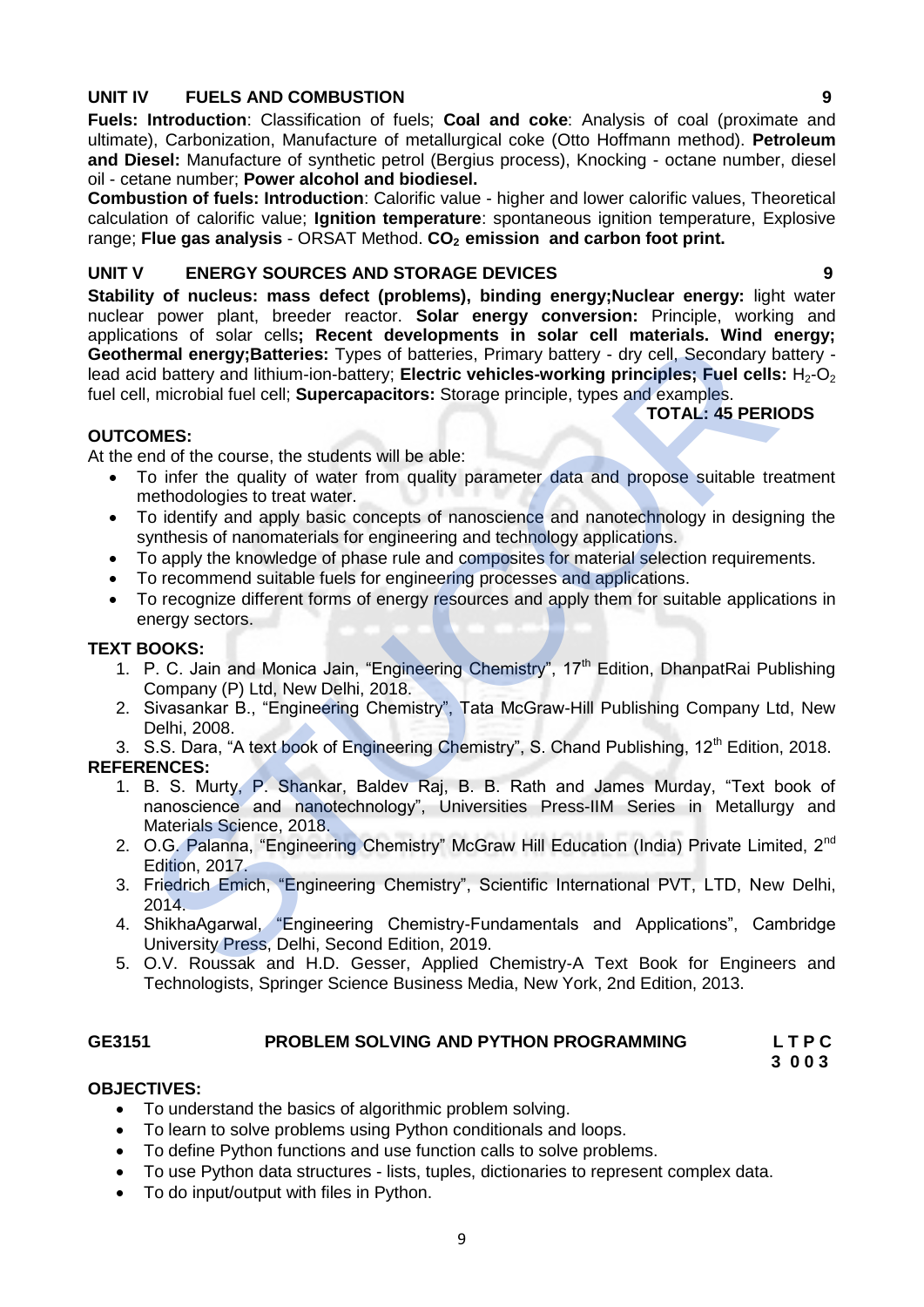# UNIT I COMPUTATIONAL THINKING AND PROBLEM SOLVING

Fundamentals of Computing – Identification of Computational Problems -Algorithms, building blocks of algorithms (statements, state, control flow, functions), notation (pseudo code, flow chart, programming language), algorithmic problem solving, simple strategies for developing algorithms (iteration, recursion). Illustrative problems: find minimum in a list, insert a card in a list of sorted cards, guess an integer number in a range, Towers of Hanoi.

# **UNIT II DATA TYPES, EXPRESSIONS, STATEMENTS 9**

Python interpreter and interactive mode, debugging; values and types: int, float, boolean, string, and list; variables, expressions, statements, tuple assignment, precedence of operators, comments; Illustrative programs: exchange the values of two variables, circulate the values of n variables, distance between two points.

# **UNIT III CONTROL FLOW, FUNCTIONS, STRINGS 9**

Conditionals: Boolean values and operators, conditional (if), alternative (if-else), chained conditional (if-elif-else); Iteration: state, while, for, break, continue, pass; Fruitful functions: return values, parameters, local and global scope, function composition, recursion; Strings: string slices, immutability, string functions and methods, string module; Lists as arrays. Illustrative programs: square root, gcd, exponentiation, sum an array of numbers, linear search, binary search. I CONTROL FLOW, FUNCTIONS, STRINGS<br>
in CONTROL FLOW, FUNCTIONS, STRINGS<br>
onals: Boolean values and operators, conditional (if), alternative (if-else), onal (if-elif-else); Iteration: state, while, for, break, continue, pas

# **UNIT IV LISTS, TUPLES, DICTIONARIES 9**

Lists: list operations, list slices, list methods, list loop, mutability, aliasing, cloning lists, list parameters; Tuples: tuple assignment, tuple as return value; Dictionaries: operations and methods; advanced list processing - list comprehension; Illustrative programs: simple sorting, histogram, Students marks statement, Retail bill preparation.

# **UNIT V FILES, MODULES, PACKAGES 9**

Files and exception: text files, reading and writing files, format operator; command line arguments, errors and exceptions, handling exceptions, modules, packages; Illustrative programs: word count, copy file, Voter's age validation, Marks range validation (0-100).

# **TOTAL : 45 PERIODS**

# **OUTCOMES:**

Upon completion of the course, students will be able to

CO1: Develop algorithmic solutions to simple computational problems.

- CO2: Develop and execute simple Python programs.
- CO3: Write simple Python programs using conditionals and looping for solving problems.
- CO4: Decompose a Python program into functions.
- CO5: Represent compound data using Python lists, tuples, dictionaries etc.

CO6: Read and write data from/to files in Python programs.

# **TEXT BOOKS:**

- 1. Allen B. Downey, "Think Python : How to Think like a Computer Scientist", 2<sup>nd</sup> Edition, O'Reilly Publishers, 2016.
- 2. Karl Beecher, "Computational Thinking: A Beginner&#39:s Guide to Problem Solving and programming", 1st Edition, BCS Learning & amp: Development Limited, 2017.

# **REFERENCES:**

- 1. Paul Deitel and Harvey Deitel, "Python for Programmers", Pearson Education, 1st Edition, 2021.
- 2. G Venkatesh and Madhavan Mukund, "Computational Thinking: A Primer for Programmers and Data Scientists", 1st Edition, Notion Press, 2021.
- 3. John V Guttag, & quot; Introduction to Computation and Programming Using Python: With Applications to Computational Modeling and Understanding Data'', Third Edition, MIT Press 2021
- 4. Eric Matthes, "Python Crash Course, A Hands on Project Based Introduction to Programming", 2nd Edition, No Starch Press, 2019.
- 5. https://www.python.org/
- 6. Martin C. Brown, "Python: The Complete Reference", 4th Edition, Mc-Graw Hill,2018.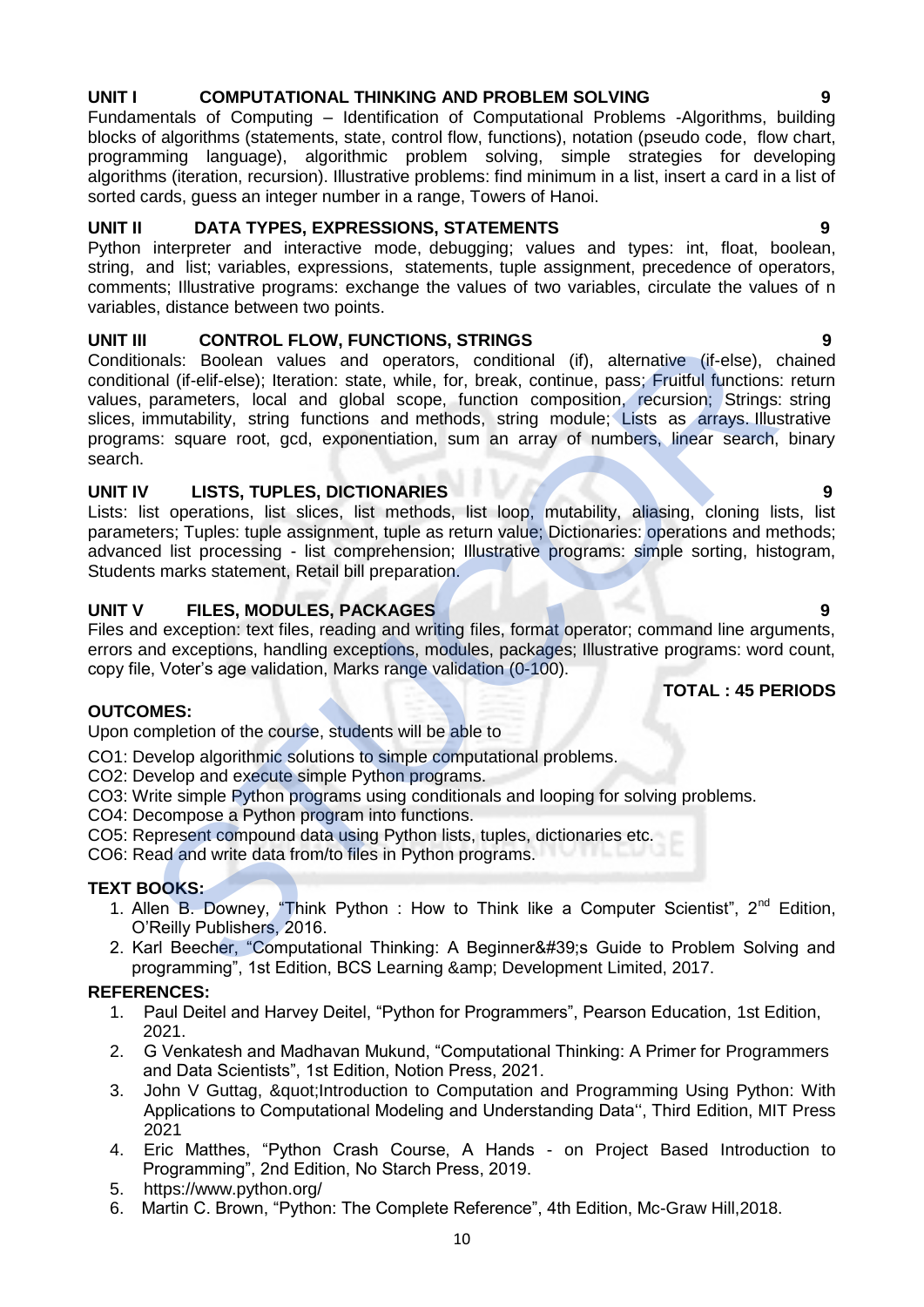# **0 0 4 2**

**TOTAL: 60 PERIODS**

### **OBJECTIVES:**

- To understand the problem solving approaches.
- To learn the basic programming constructs in Python.
- To practice various computing strategies for Python-based solutions to real world problems.
- To use Python data structures lists, tuples, dictionaries.
- To do input/output with files in Python.

### **EXPERIMENTS:**

**Note: The examples suggested in each experiment are only indicative. The lab instructor is expected to design other problems on similar lines. The Examination shall not be restricted to the sample experiments listed here.**

- 1. Identification and solving of simple real life or scientific or technical problems, and developing flow charts for the same. (Electricity Billing, Retail shop billing, Sin series, weight of a motorbike, Weight of a steel bar, compute Electrical Current in Three Phase AC Circuit, etc.)
- 2. Python programming using simple statements and expressions (exchange the values of two variables, circulate the values of n variables, distance between two points).
- 3. Scientific problems using Conditionals and Iterative loops. (Number series, Number Patterns, pyramid pattern)
- 4. Implementing real-time/technical applications using Lists, Tuples. (Items present in a library/Components of a car/ Materials required for construction of a building –operations of list & tuples) et or design other productions on similar mess. The Examination sham to be rest<br>sample experiments listed here.<br>Bentification and solving of simple real life or scientific or technical problems, and dev<br>ow charts for the s
- 5. Implementing real-time/technical applications using Sets, Dictionaries. (Language, components of an automobile, Elements of a civil structure, etc.- operations of Sets & Dictionaries)
- 6. Implementing programs using Functions. (Factorial, largest number in a list, area of shape)
- 7. Implementing programs using Strings. (reverse, palindrome, character count, replacing characters)
- 8. Implementing programs using written modules and Python Standard Libraries (pandas. numpy. Matplotlib, scipy)
- 9. Implementing real-time/technical applications using File handling. (copy from one file to another, word count, longest word)
- 10. Implementing real-time/technical applications using Exception handling. (divide by zero error, voter's age validity, student mark range validation)
- 11. Exploring Pygame tool.<br>12. Developing a game acti
- Developing a game activity using Pygame like bouncing ball, car race etc.

# **OUTCOMES:**

On completion of the course, students will be able to:

CO1: Develop algorithmic solutions to simple computational problems

- CO2: Develop and execute simple Python programs.
- CO3: Implement programs in Python using conditionals and loops for solving problems..
- CO4: Deploy functions to decompose a Python program.
- CO5: Process compound data using Python data structures.
- CO6: Utilize Python packages in developing software applications.

# **TEXT BOOKS:**

- 1. Allen B. Downey, "Think Python : How to Think like a Computer Scientist", 2<sup>nd</sup> Edition, O'Reilly Publishers, 2016.
- 2. Karl Beecher, "Computational Thinking: A Beginner's Guide to Problem Solving and Programming", 1st Edition, BCS Learning & Development Limited, 2017.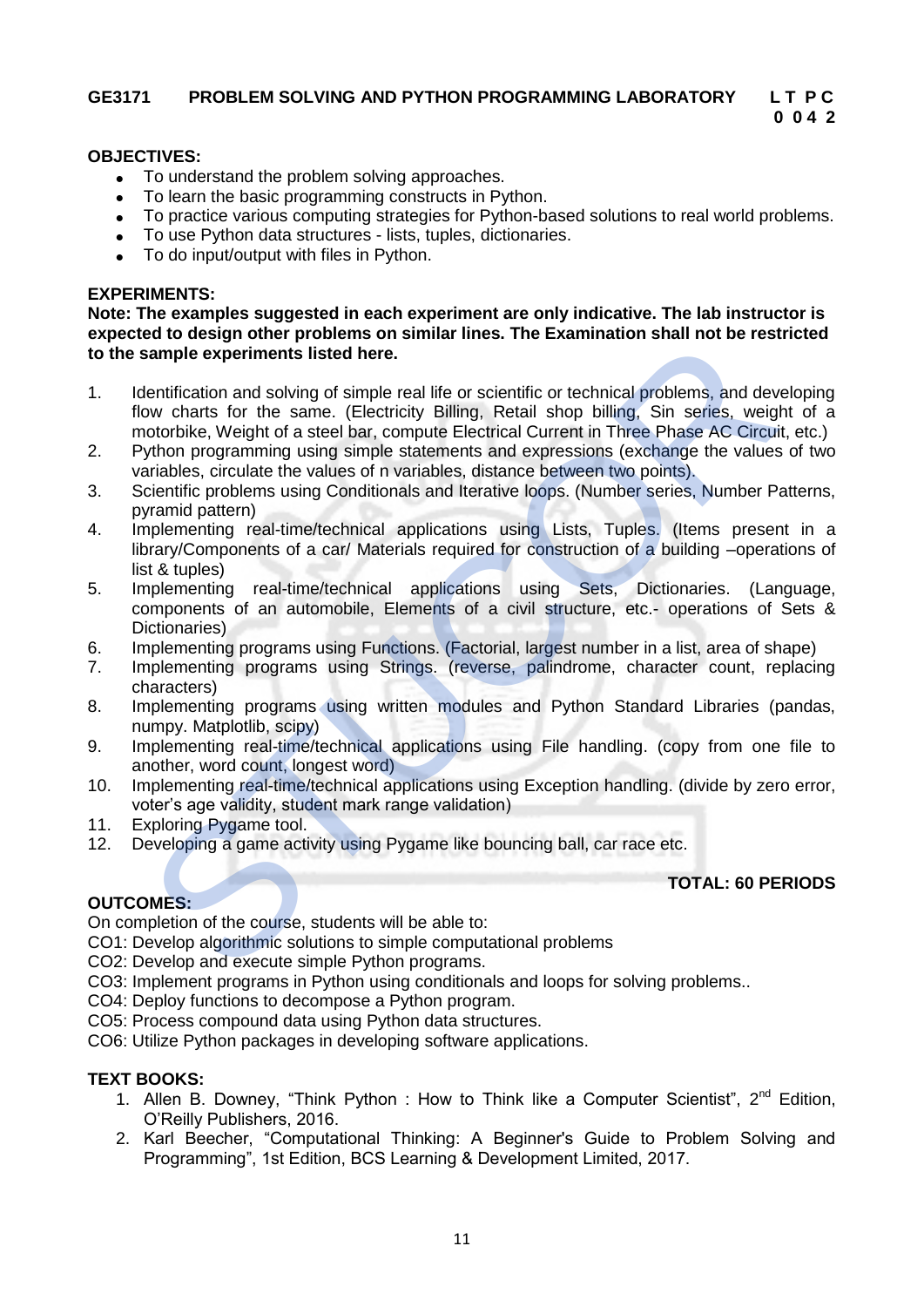### **REFERENCES:**

- 1. Paul Deitel and Harvey Deitel, "Python for Programmers", Pearson Education, 1st Edition, 2021.
- 2. G Venkatesh and Madhavan Mukund, "Computational Thinking: A Primer for Programmers and Data Scientists", 1st Edition, Notion Press, 2021.
- 3. John V Guttag, "Introduction to Computation and Programming Using Python: With Applications to Computational Modeling and Understanding Data'', Third Edition, MIT Press, 2021
- 4. Eric Matthes, "Python Crash Course, A Hands on Project Based Introduction to Programming", 2nd Edition, No Starch Press, 2019.
- 5. https://www.python.org/
- 6. Martin C. Brown, "Python: The Complete Reference", 4th Edition, Mc-Graw Hill, 2018.

# **BS3171 PHYSICS AND CHEMISTRY LABORATORY L T P C**

**0 0 4 2**

**TOTAL: 30 PERIODS**

# **PHYSICS LABORATORY : (Any Seven Experiments)**

### **OBJECTIVES:**

- To learn the proper use of various kinds of physics laboratory equipment.
- To learn how data can be collected, presented and interpreted in a clear and concise manner. **Example 18 To the STATE STATE (STATE STATE)**<br>
STIVES:<br>
STIVES:<br>
TO learn the proper use of various kinds of physics laboratory equipment.<br>
To learn the proper use of various kinds of physics laboratory equipment.<br>
To lear
- To learn problem solving skills related to physics principles and interpretation of experimental data.
- To determine error in experimental measurements and techniques used to minimize such error.
- To make the student as an active participant in each part of all lab exercises.
- 1. Torsional pendulum Determination of rigidity modulus of wire and moment of inertia of regular and irregular objects.
- 2. Simple harmonic oscillations of cantilever.
- 3. Non-uniform bending Determination of Young's modulus
- 4. Uniform bending Determination of Young's modulus
- 5. Laser- Determination of the wave length of the laser using grating
- 6. Air wedge Determination of thickness of a thin sheet/wire
- 7. a) Optical fibre -Determination of Numerical Aperture and acceptance angle b) Compact disc- Determination of width of the groove using laser.
- 8. Acoustic grating- Determination of velocity of ultrasonic waves in liquids.
- 9. Ultrasonic interferometer determination of the velocity of sound and compressibility of liquids
- 10. Post office box -Determination of Band gap of a semiconductor.
- 11. Photoelectric effect
- 12. Michelson Interferometer.
- 13. Melde's string experiment
- 14. Experiment with lattice dynamics kit.

# **OUTCOMES:**

Upon completion of the course, the students should be able to

- Understand the functioning of various physics laboratory equipment.
- Use graphical models to analyze laboratory data.
- Use mathematical models as a medium for quantitative reasoning and describing physical reality.
- Access, process and analyze scientific information.
- Solve problems individually and collaboratively.

#### 12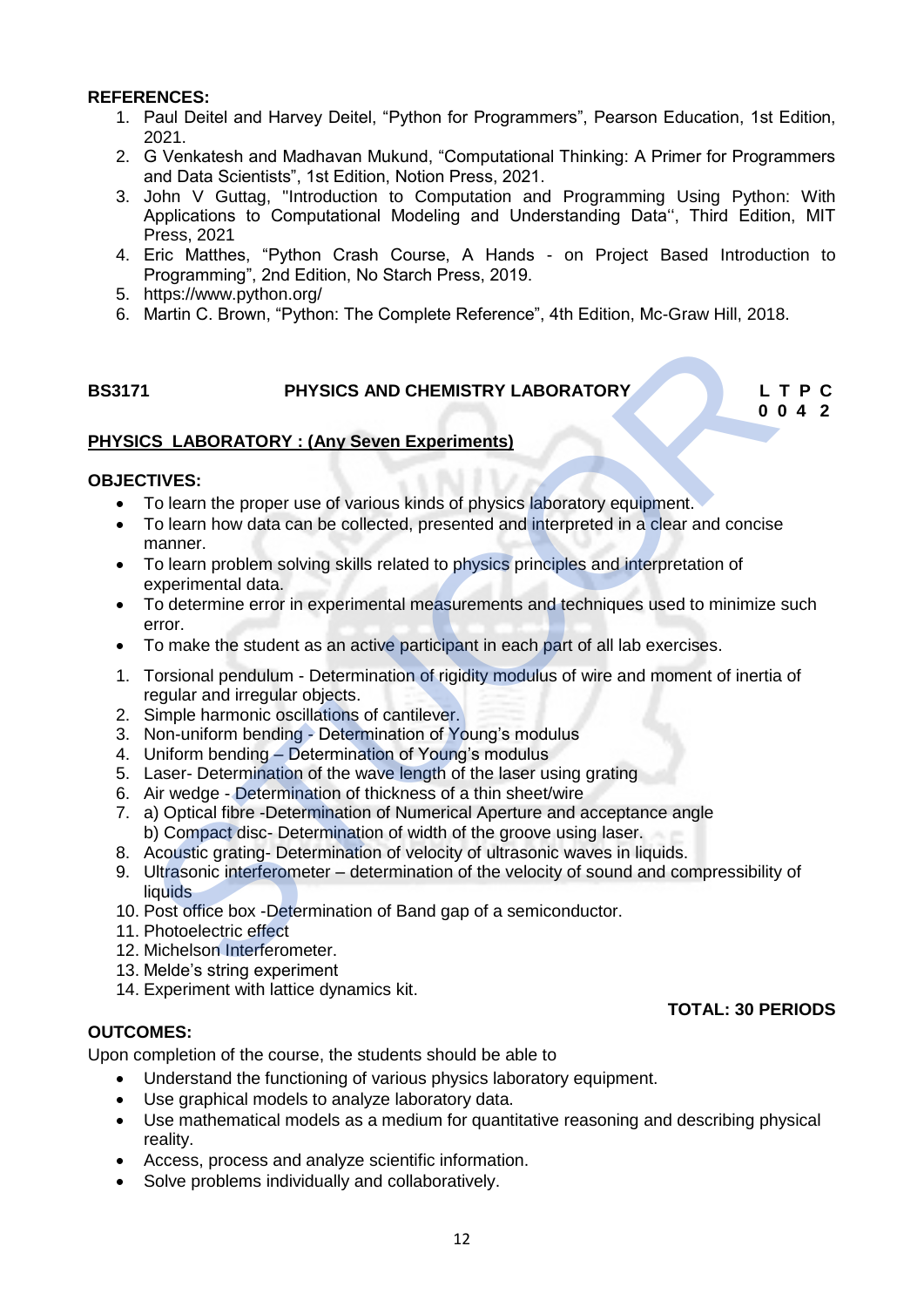# **CHEMISTRY LABORATORY: (Any seven experiments to be conducted)**

# **OBJECTIVES:**

- To inculcate experimental skills to test basic understanding of water quality parameters, such as, acidity, alkalinity, hardness, DO, chloride and copper.
- To induce the students to familiarize with electroanalytical techniques such as, pH metry, potentiometry and conductometry in the determination of impurities in aqueous solutions.
- To demonstrate the analysis of metals and alloys.
- To demonstrate the synthesis of nanoparticles
	- 1. Preparation of Na<sub>2</sub>CO<sub>3</sub> as a primary standard and estimation of acidity of a water sample using the primary standard
	- 2. Determination of types and amount of alkalinity in water sample.
	- Split the first experiment into two
	- 3. Determination of total, temporary & permanent hardness of water by EDTA method.
	- 4. Determination of DO content of water sample by Winkler's method.
	- 5. Determination of chloride content of water sample by Argentometric method.
	- 6. Estimation of copper content of the given solution by Iodometry.
	- 7. Estimation of TDS of a water sample by gravimetry.
	- 8. Determination of strength of given hydrochloric acid using pH meter.
	- 9. Determination of strength of acids in a mixture of acids using conductivity meter.
	- 10. Conductometric titration of barium chloride against sodium sulphate (precipitation titration) Contention of types and amount of alkalinity in water sample.<br>
	Split the first experiment into two<br>
	Split the first experiment into two models. Determination of DQ content of water sample by Winkler's method.<br>
	Determinatio
	- 11. Estimation of iron content of the given solution using potentiometer.
	- 12. Estimation of sodium /potassium present in water using flame photometer.
	- 13. Preparation of nanoparticles (TiO<sub>2</sub>/ZnO/CuO) by Sol-Gel method.
	- 14. Estimation of Nickel in steel
	- 15. Proximate analysis of Coal

# **OUT COMES :**

- To analyse the quality of water samples with respect to their acidity, alkalinity, hardness and DO.
- To determine the amount of metal ions through volumetric and spectroscopic techniques
- To analyse and determine the composition of alloys.
- To learn simple method of synthesis of nanoparticles
- To quantitatively analyse the impurities in solution by electroanalytical techniques

# **TEXT BOOKS :**

1. J. Mendham, R. C. Denney, J.D. Barnes, M. Thomas and B. Sivasankar, Vogel's Textbook of Quantitative Chemical Analysis (2009).

# **HS3251 PROFESSIONAL ENGLISH - II L T P C**

 **3 1 0 4**

 **TOTAL : 30 PERIODS**

# **OBJECTIVES :**

- To engage learners in meaningful language activities to improve their LSRW skills
- To enhance learners' awareness of general rules of writing for specific audiences
- To help learners understand the purpose, audience, contexts of different types of writing
- To develop analytical thinking skills for problem solving in communicative contexts
- To demonstrate an understanding of job applications and interviews for internship and placements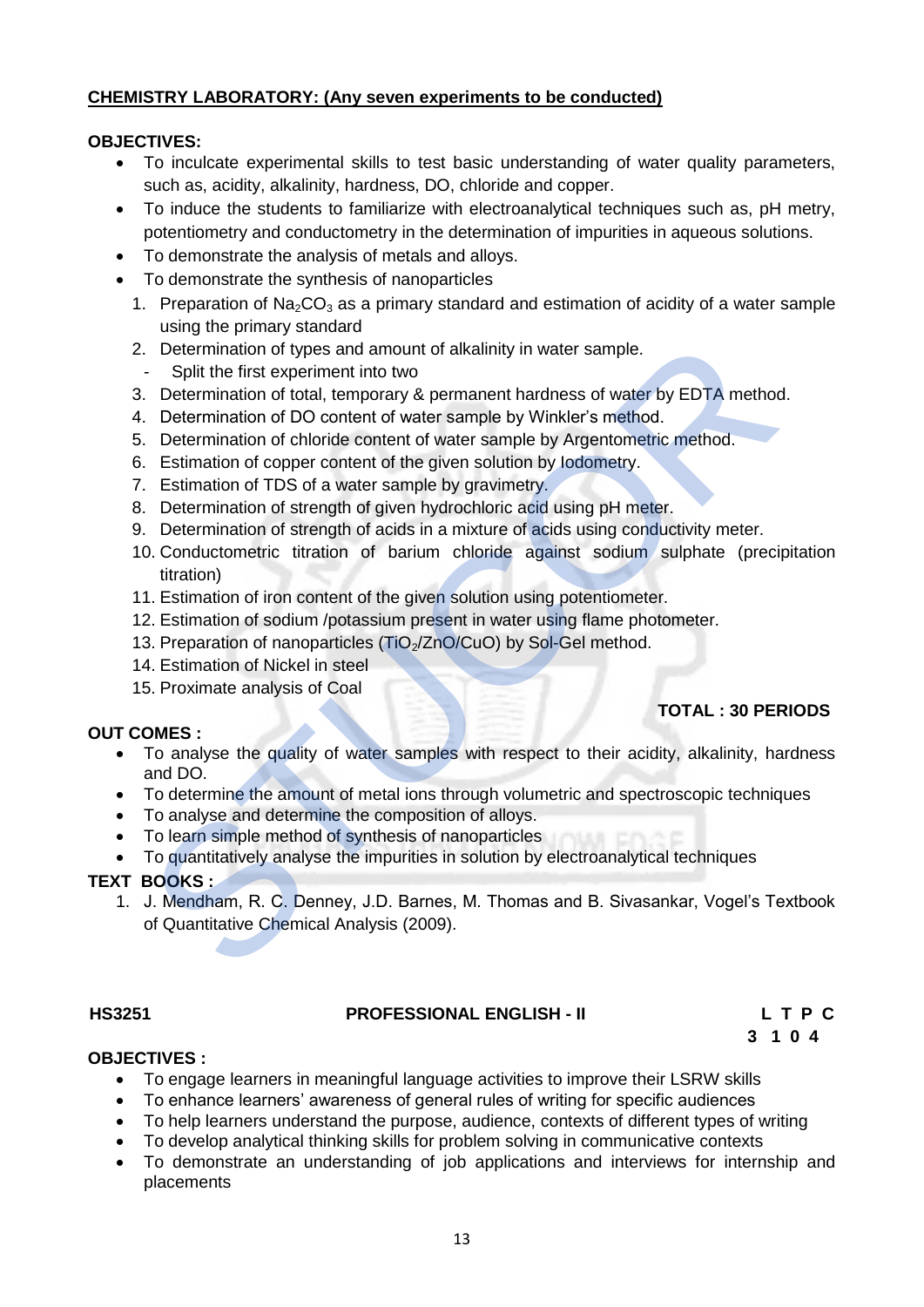# **UNIT I MAKING COMPARISONS 12**

Listening – Evaluative Listening: Advertisements, Product Descriptions, -Audio / video; Listening and filling a Graphic Organiser (Choosing a product or service by comparison)

Speaking – Marketing a product, Persuasive Speech Techniques.

Reading - Reading advertisements, user manuals, brochures;

Writing – Professional emails, Email etiquette - Compare and Contrast Essay; Grammar – Mixed Tenses, Prepositional phrases

Vocabulary – Contextual meaning of words

# **UNIT II EXPRESSING CAUSAL RELATIONS IN SPEAKING AND WRITING 12**

Listening - Listening to longer technical talks and completing– gap filling exercises. Listening technical information from podcasts – Listening to process/event descriptions to identify cause & effects - Speaking – Describing and discussing the reasons of accidents or disasters based on news reports.

Reading - Reading longer technical texts– Cause and Effect Essays, and Letters / emails of complaint,

Writing - Writing responses to complaints.

Grammar - Active Passive Voice transformations, Infinitive and Gerunds Vocabulary – Word Formation (Noun-Verb-Adj-Adv), Adverbs.

# **UNIT III PROBLEM SOLVING 12**

Listening – Listening to / Watching movie scenes/ documentaries depicting a technical problem and suggesting solutions.

Speaking – Group Discussion(based on case studies), - techniques and Strategies,

Reading - Case Studies, excerpts from literary texts, news reports etc.,

Writing – Letter to the Editor, Checklists, Problem solution essay / Argumentative Essay

Grammar -– Error correction; If conditional sentences

Vocabulary - Compound Words, Sentence Completion.

# **UNIT IV REPORTING OF EVENTS AND RESEARCH 12 2** 12

Listening – Listening Comprehension based on news reports – and documentaries – Precis writing, Summarising, Speaking –Interviewing, Presenting an oral report, Mini presentations on select topics; - Spearing – Describing and discussing the reasons of accidents or disasters ba<br>
eports.<br>
Specifical longer technical texts– Cause and Effect Essays, and Letters / en<br>
- Writing responses to complaints.<br>
IT - Writing respo

Reading –Newspaper articles; Writing – Recommendations, Transcoding, Accident Report, Survey Report Grammar – Reported Speech, Modals Vocabulary – Conjunctions- use of prepositions

# **UNIT V THE ABILITY TO PUT IDEAS OR INFORMATION COGENTLY 12**

Listening – Listening to TED Talks, Presentations, Formal job interviews, (analysis of the interview performance);

Speaking – Participating in a Role play, (interview/telephone interview), virtual interviews, Making presentations with visual aids;

Reading – Company profiles, Statement of Purpose, (SOP), an excerpt of interview with professionals; Writing – Job / Internship application – Cover letter & Resume; Grammar – Numerical adjectives, Relative Clauses Vocabulary – Idioms.

# **TOTAL : 60 PERIODS**

# **OUTCOMES:**

At the end of the course, learners will be able

- To compare and contrast products and ideas in technical texts.
- To identify cause and effects in events, industrial processes through technical texts
- To analyse problems in order to arrive at feasible solutions and communicate them orally and in the written format.
- To report events and the processes of technical and industrial nature.
- To present their opinions in a planned and logical manner, and draft effective resumes in context of job search.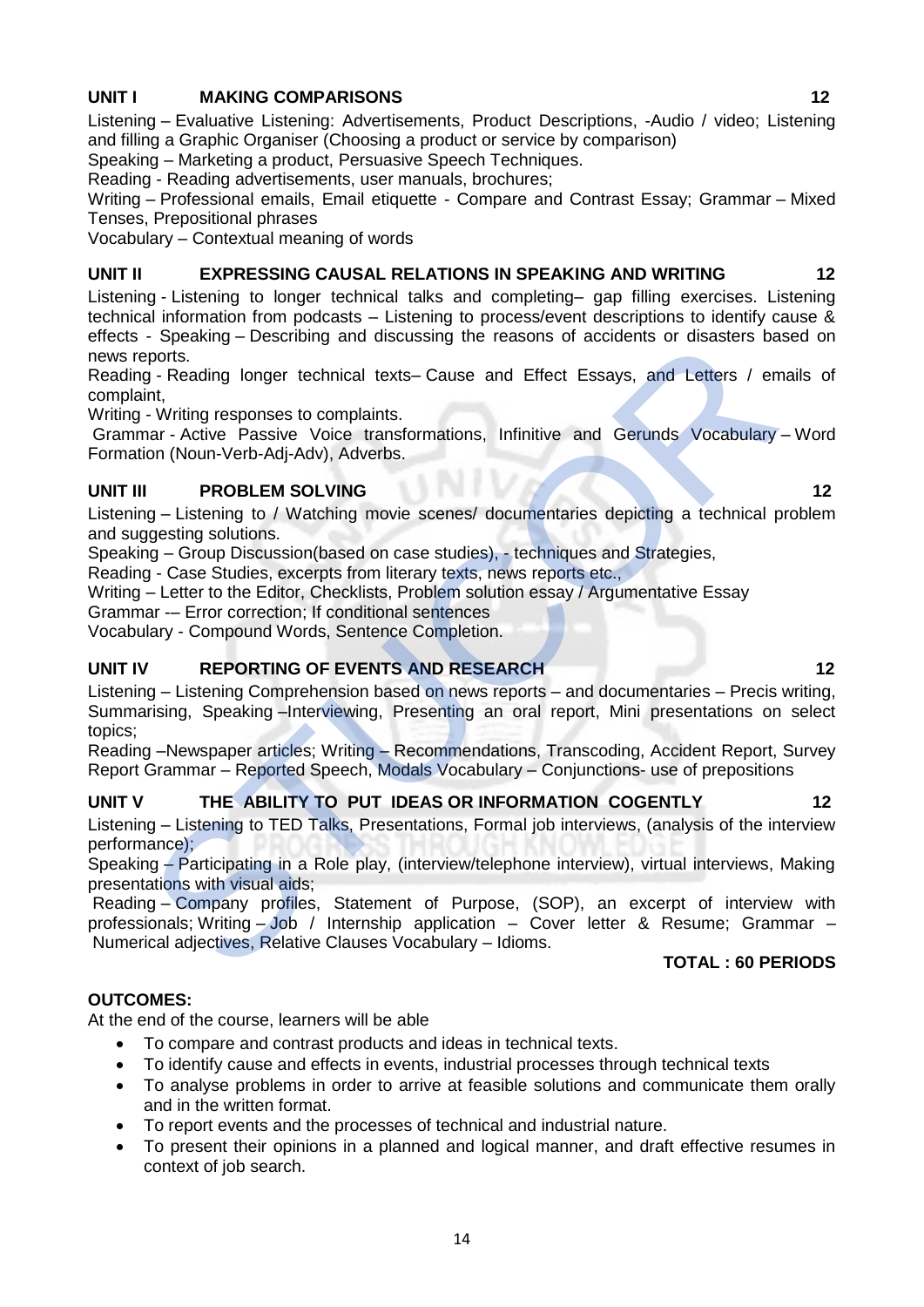# **TEXT BOOKS :**

- 1. English for Engineers & Technologists (2020 edition) Orient Blackswan Private Ltd. Department of English, Anna University.
- 2. English for Science & Technology Cambridge University Press 2021. Authored by Dr. Veena Selvam, Dr. Sujatha Priyadarshini, Dr. Deepa Mary Francis, Dr. KN. Shoba, and Dr. Lourdes Joevani, Department of English, Anna University.

# **REFERENCES:**

- 1. Raman. Meenakshi, Sharma. Sangeeta (2019). Professional English. Oxford university press. New Delhi.
- 2. Improve Your Writing ed. V.N. Arora and Laxmi Chandra, Oxford Univ. Press, 2001, NewDelhi.
- 3. Learning to Communicate Dr. V. Chellammal. Allied Publishers, New Delhi, 2003
- 4. Business Correspondence and Report Writing by Prof. R.C. Sharma & Krishna Mohan, Tata McGraw Hill & Co. Ltd., 2001, New Delhi.
- 5. Developing Communication Skills by Krishna Mohan, Meera Bannerji- Macmillan India Ltd. 1990, Delhi.

# **MA3251 STATISTICS AND NUMERICAL METHODS L T P C**

# **3 1 0 4**

# **OBJECTIVES:**

- This course aims at providing the necessary basic concepts of a few statistical and numerical methods and give procedures for solving numerically different kinds of problems occurring in engineering and technology. Learning to Communicate – Dr. V. Chellammal. Allied Publishers, New Delhi, 2003<br>Business Correspondence and Report Writing by Prof. R.C. Sharma & Krishna<br>Tata McGraw Hill & Co. Ltd., 2001, New Delhi.<br>Developing Communicati
- To acquaint the knowledge of testing of hypothesis for small and large samples which plays an important role in real life problems.
- To introduce the basic concepts of solving algebraic and transcendental equations.
- To introduce the numerical techniques of interpolation in various intervals and numerical techniques of differentiation and integration which plays an important role in engineering and technology disciplines.
- To acquaint the knowledge of various techniques and methods of solving ordinary differential equations.

# **UNIT I** TESTING OF HYPOTHESIS 9+3

Sampling distributions - Tests for single mean, proportion and difference of means (Large and small samples) – Tests for single variance and equality of variances – Chi square test for goodness of fit – Independence of attributes.

# **UNIT II** DESIGN OF EXPERIMENTS **1943**

One way and two way classifications - Completely randomized design – Randomized block design  $-$  Latin square design -  $2<sup>2</sup>$  factorial design.

# **UNIT III SOLUTION OF EQUATIONS AND EIGENVALUE PROBLEMS 9+3**

Solution of algebraic and transcendental equations - Fixed point iteration method – Newton Raphson method- Solution of linear system of equations - Gauss elimination method – Pivoting - Gauss Jordan method – Iterative methods of Gauss Jacobi and Gauss Seidel - Eigenvalues of a matrix by Power method and Jacobi's method for symmetric matrices.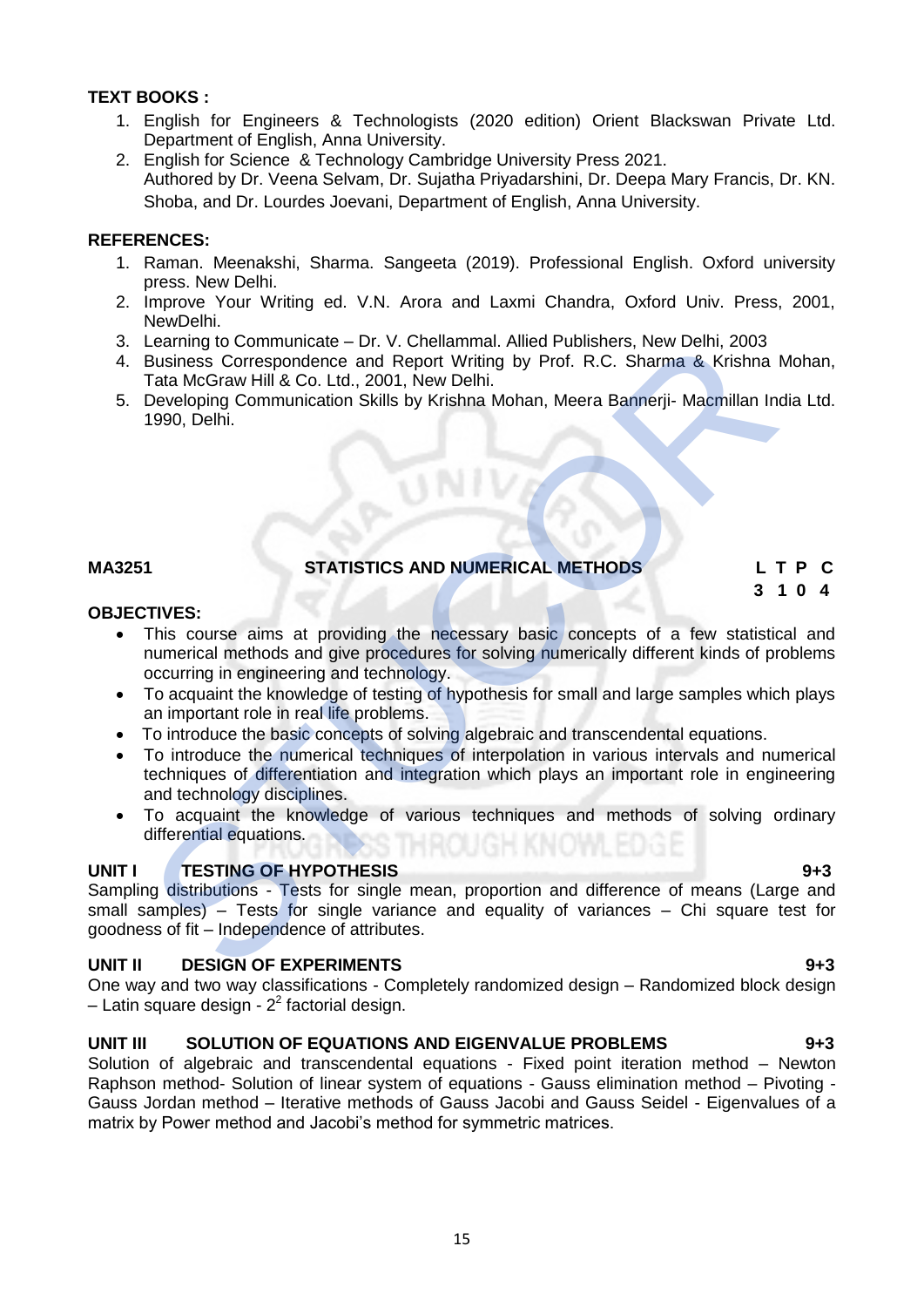# **UNIT IV INTERPOLATION, NUMERICAL DIFFERENTIATION AND NUMERICAL INTEGRATION** 9+3

Lagrange's and Newton's divided difference interpolations – Newton's forward and backward difference interpolation – Approximation of derivates using interpolation polynomials – Numerical single and double integrations using Trapezoidal and Simpson's 1/3 rules.

# **UNIT V NUMERICAL SOLUTION OF ORDINARY DIFFERENTIAL EQUATIONS 9+3**

Single step methods: Taylor's series method - Euler's method - Modified Euler's method - Fourth order Runge-Kutta method for solving first order differential equations - Multi step methods: Milne's and Adams - Bash forth predictor corrector methods for solving first order differential equations.

# **OUTCOMES:**

**TOTAL: 60 PERIODS** 

Upon successful completion of the course, students will be able to:

- Apply the concept of testing of hypothesis for small and large samples in real life problems.
- Apply the basic concepts of classifications of design of experiments in the field of agriculture.
- Appreciate the numerical techniques of interpolation in various intervals and apply the numerical techniques of differentiation and integration for engineering problems.
- Understand the knowledge of various techniques and methods for solving first and second order ordinary differential equations.
- Solve the partial and ordinary differential equations with initial and boundary conditions by using certain techniques with engineering applications.

# **TEXT BOOKS:**

- 1. Grewal, B.S., and Grewal, J.S., "Numerical Methods in Engineering and Science", Khanna Publishers,  $10^{th}$  Edition, New Delhi, 2015. uccessful completion of the course, students will be able to:<br>
ply the exorept of testing of hypothesis for small and large samples in real life proble<br>
ply the basic concepts of classifications of design of experiments in
- 2. Johnson, R.A., Miller, I and Freund J., "Miller and Freund's Probability and Statistics for Engineers", Pearson Education, Asia, 8<sup>th</sup> Edition, 2015.

# **REFERENCES:**

- 1. Burden, R.L and Faires, J.D, "Numerical Analysis", 9<sup>th</sup> Edition, Cengage Learning, 2016.
- 2. Devore. J.L., "Probability and Statistics for Engineering and the Sciences", Cengage Learning, New Delhi, 8<sup>th</sup> Edition, 2014.
- 3. Gerald. C.F. and Wheatley. P.O. "Applied Numerical Analysis" Pearson Education, Asia, New Delhi, 7<sup>th</sup> Edition, 2007.
- 4. Gupta S.C. and Kapoor V. K., " Fundamentals of Mathematical Statistics", Sultan Chand & Sons, New Delhi, 12<sup>th</sup> Edition, 2020.
- 5. Spiegel. M.R., Schiller. J. and Srinivasan. R.A., "Schaum's Outlines on Probability and Statistics ", Tata McGraw Hill Edition, 4<sup>th</sup> Edition, 2012.
- 6. Walpole. R.E., Myers. R.H., Myers. S.L. and Ye. K., "Probability and Statistics for Engineers and Scientists", 9<sup>th</sup> Edition, Pearson Education, Asia, 2010.

# **PH3201 PHYSICS FOR CIVIL ENGINEERING L T P C**

**3 0 0 3**

# **OBJECTIVES:**

- To introduce the basics of heat transfer through different materials, thermal performance of building and various thermal applications
- To impart knowledge on the ventilation and air conditioning of buildings
- To introduce the concepts of sound insulation and lighting designs
- To give an introduction to the processing and applications of new engineering materials
- To create an awareness on natural disasters and safety measures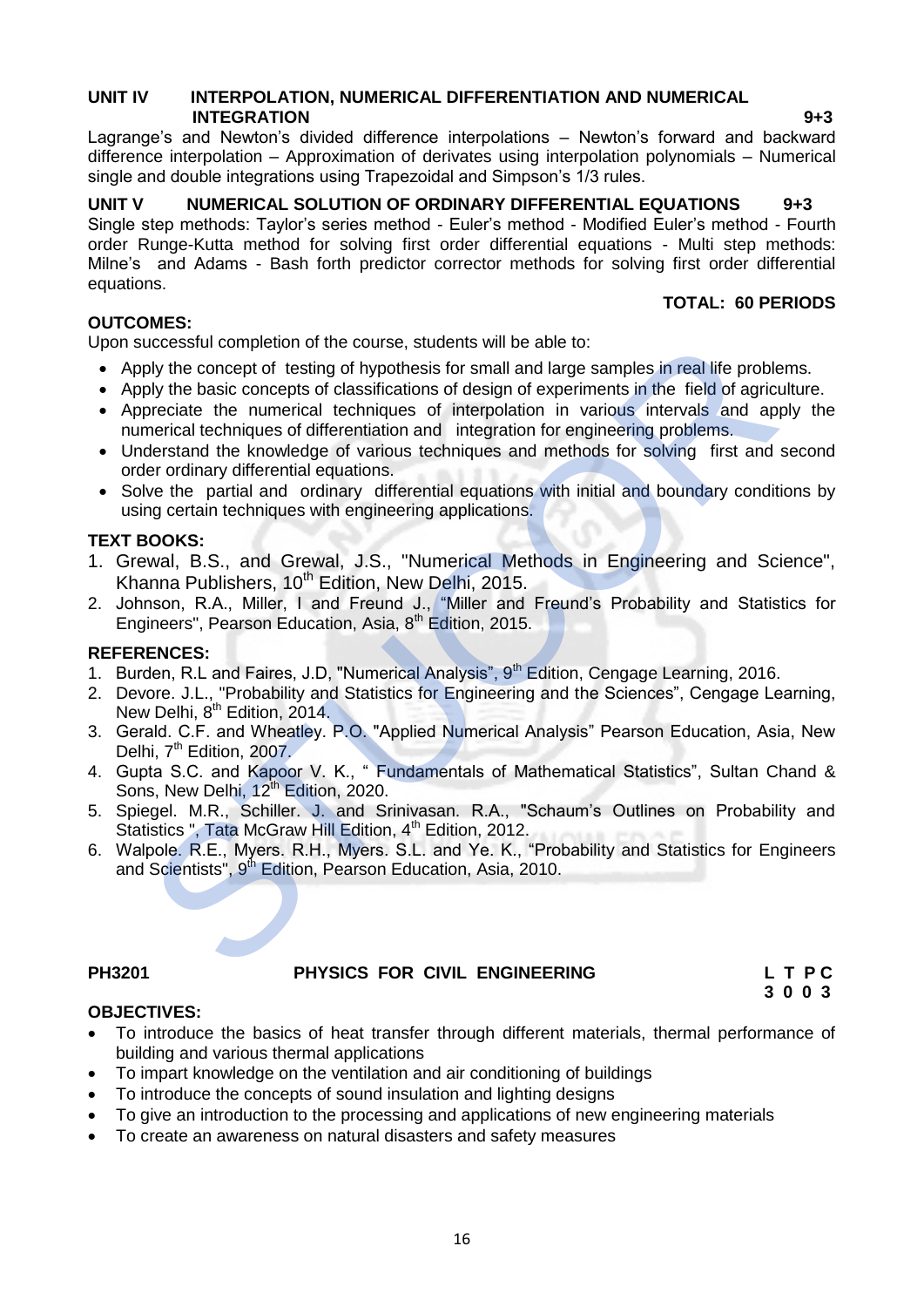# **UNIT I THERMAL APPLICATIONS 9**

Principles of heat transfer, steady state of heat flow, conduction through compound media-series and parallel-conductivity of rubber tube and powder materials - heat transfer through fenestrations, thermal insulation and its benefits - heat gain and heat loss estimation - factors affecting the thermal performance of buildings, thermal measurements, thermal comfort, indices of thermal comfort, climate and design of solar radiation, shading devices - central heating.

# **UNIT II VENTILATION AND REFRIGERATION 9**

Requirements, principles of natural ventilation - ventilation measurements, design for natural ventilation - Window types and packaged air conditioners - chilled water plant - fan coil systems water piping - cooling load - Air conditioning systems for different types of buildings - Protection against fire to be caused by A.C.Systems.

# **UNIT III ACOUSTICS AND LIGHTING DESIGNS 9**

Methods of sound absorptions - absorbing materials - noise and its measurements, sound insulation and its measurements, impact of noise in multistored buildings. Visual field glare, colour - day light calculations - day light design of windows, measurement of day-light and use of models and artificial skies, principles of artificial lighting, supplementary artificial lighting.

# **UNIT IV NEW ENGINEERING MATERIALS 9**

Composites - Definition and Classification - Fibre reinforced plastics (FRP) and fiber reinforced metals (FRM) - Metallic glasses - Shape memory alloys - Ceramics - Classification - Crystalline - Non Crystalline - Bonded ceramics, Manufacturing methods - Slip casting - Isostatic pressing - Gas pressure bonding - Properties - thermal, mechanical, electrical and chemical ceramic fibres ferroelectric and ferromagnetic ceramics - High Aluminium ceramics. I<br>
ACOUSTICS AND LIGHTING DESIGNS<br>
Is of sound absorptions - absorbing materials - noise and its measurements,<br>
ion and its measurements, impact of noise in multistored buildings. Visual field glare<br>
ght calculations - day

# **UNIT V NATURAL DISASTERS 9**

Seismology and Seismic waves - Earth quake ground motion - Basic concepts and estimation techniques - site effects - Probabilistic and deterministic Seismic hazard analysis - Cyclone and flood hazards - Fire hazards and fire protection, fire-proofing of materials, fire safety regulations and firefighting equipment - Prevention and safety measures.

# **OUTCOMES:**

After completion of the course, the students should be able to

- acquire knowledge about heat transfer through different materials, thermal performance of building and thermal insulation.
- gain knowledge on the ventilation and air conditioning of buildings
- understand the concepts of sound absorption, noise insulation and lighting designs
- know about the processing and applications of composites, metallic glasses, shape memory alloys and ceramics
- get an awareness on natural disasters such as earth quake, cyclone, fire and safety measures

# **TEXT BOOKS:**

- 1. Marko Pinteric, Building Physics, Springer 2017.
- 2. D.S.Mathur. Elements of Properties of Matter. S Chand & Company , 2010.
- 3. Hugo Hens, Building Physics: Heat, Air and Moisture, Wiley, 2017

# **REFERENCES:**

- 1. W.R.Stevens. Building Physics: Lighting. Pergamon Press, 2013..
- 2. Hugo Hens, Applied Building Physics, Wiley, 2016
- 3. K.G.Budinski and M.K.Budinski. Engineering Materials: Properties and Selection. Pearson Education, 2016.
- 4. Peter A. Claisse, Civil Engineering Materials, Elsevier, 2016.
- 5. Patrick L. Abbott, Natural Disasters, McGraw-Hill, 2017.

# **TOTAL: 45 PERIODS**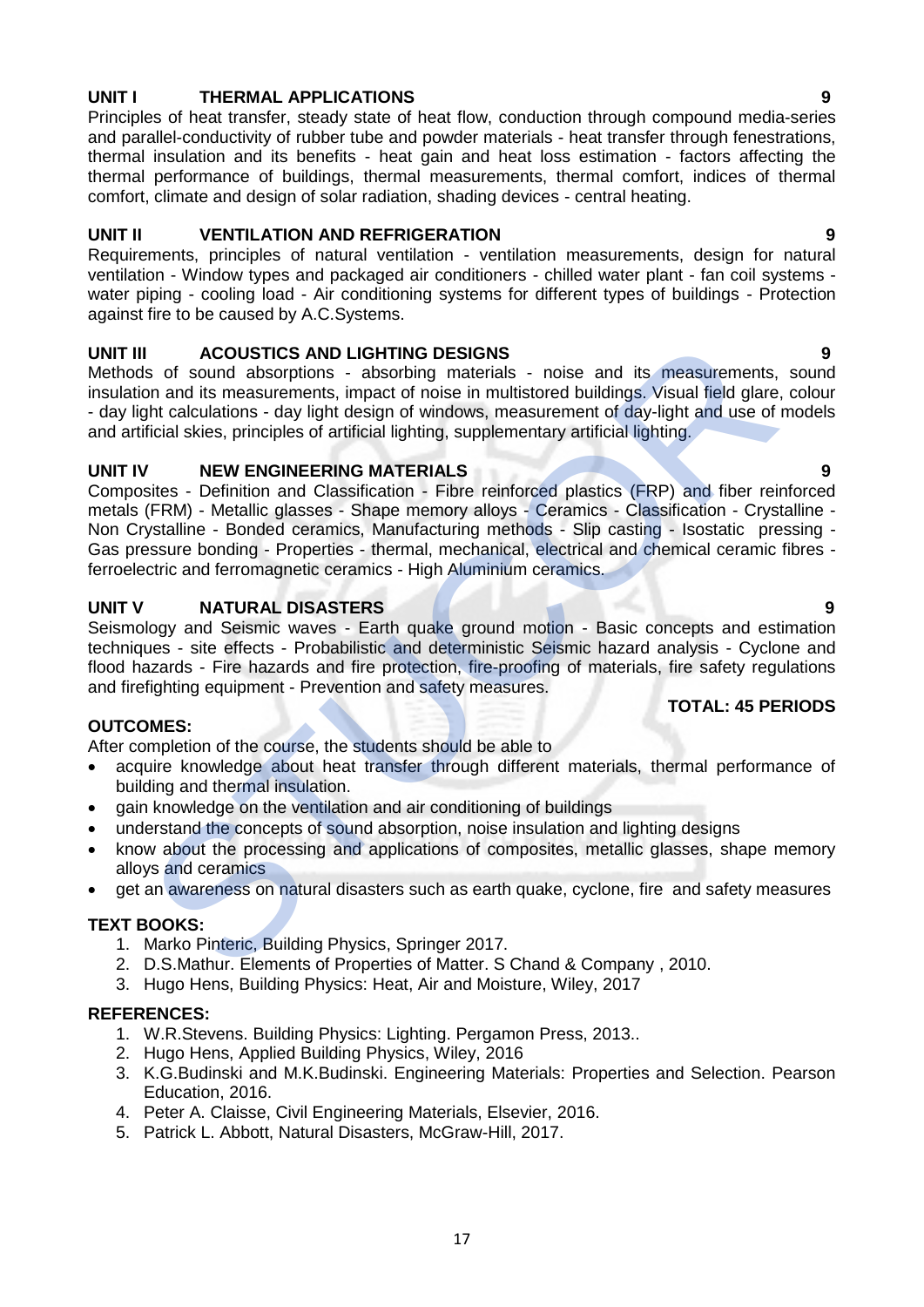# **BE3252 BASIC ELECTRICAL, ELECTRONICS AND INSTRUMENTATION L T P C ENGINEERING 3 0 0 3**

#### **OBJECTIVES :**

- To introduce the basics of electric circuits and analysis
- To impart knowledge in domestic wiring
- To impart knowledge in the basics of working principles and application of electrical machines
- To introduce analog devices and their characteristics
- To introduce the functional elements and working of sensors and transducers.

### **UNIT I ELECTRICAL CIRCUITS**

DC Circuits: Circuit Components: Conductor, Resistor, Inductor, Capacitor – Ohm's Law - Kirchhoff's Laws – Simple problems- Nodal Analysis, Mesh analysis with Independent sources only (Steady state)

Introduction to AC Circuits and Parameters: Waveforms, Average value, RMS Value, Instantaneous power, real power, reactive power and apparent power, power factor – Steady state analysis of RLC circuits (Simple problems only), Three phase supply – star and delta connection – power in three-phase systems

### **UNIT II MAGNETIC CIRCUITS AND ELECTRICAL INSTALLATIONS 9**

Magnetic circuits-definitions-MMF, flux, reluctance, magnetic field intensity, flux density, fringing, self and mutual inductances-simple problems.

Domestic wiring , types of wires and cables, earthing ,protective devices- switch fuse unit-Miniature circuit breaker-moulded case circuit breaker- earth leakage circuit breaker, safety precautions and First Aid

### **UNIT III ELECTRICAL MACHINES 9**

Construction and Working principle- DC Separately and Self excited Generators, EMF equation, Types and Applications. Working Principle of DC motors, Torque Equation, Types and Applications. Construction, Working principle and Applications of Transformer, Three phase Alternator, Synchronous motor and Three Phase Induction Motor. rcuits: Circuit Components: Conductor, Resistor, Inductor, Capacitor – Ohm's<br>
tendy state)<br>
STRS Laws – Simple problems- Nodal Analysis, Mesh analysis with Independent<br>
telody state)<br>
Citoruits can Parameters: Waveforms, A

### **UNIT IV ANALOG ELECTRONICS 9**

Resistor, Inductor and Capacitor in Electronic Circuits- Semiconductor Materials: Silicon &Germanium – PN Junction Diodes, Zener Diode –Characteristics Applications – Bipolar Junction Transistor-Biasing, JFET, SCR, MOSFET,IGBT – Types, I-V Characteristics and Applications, Rectifier and Inverters, harmonics

#### **UNIT V SENSORS AND TRANSDUCERS 9**

Sensors, solenoids, pneumatic controls with electrical actuator, mechatronics, types of valves and its applications, electro-pneumatic systems, proximity sensors, limit switches, piezoelectric, hall effect, photo sensors,Strain gauge, LVDT, differential pressure transducer,optical and digital transducers, Smart sensors, Thermal Imagers.

#### **TOTAL: 45 PERIODS**

#### **OUTCOMES :**

.

After completing this course, the students will be able to

- **CO1:** Compute the electric circuit parameters for simple problems
- **CO2:** Explain the concepts of domestics wiring and protective devices
- **CO3:** Explain the working principle and applications of electrical machines
- **CO4:** Analyze the characteristics of analog electronic devices
- **CO5:** Explain the types and operating principles of sensors and transducers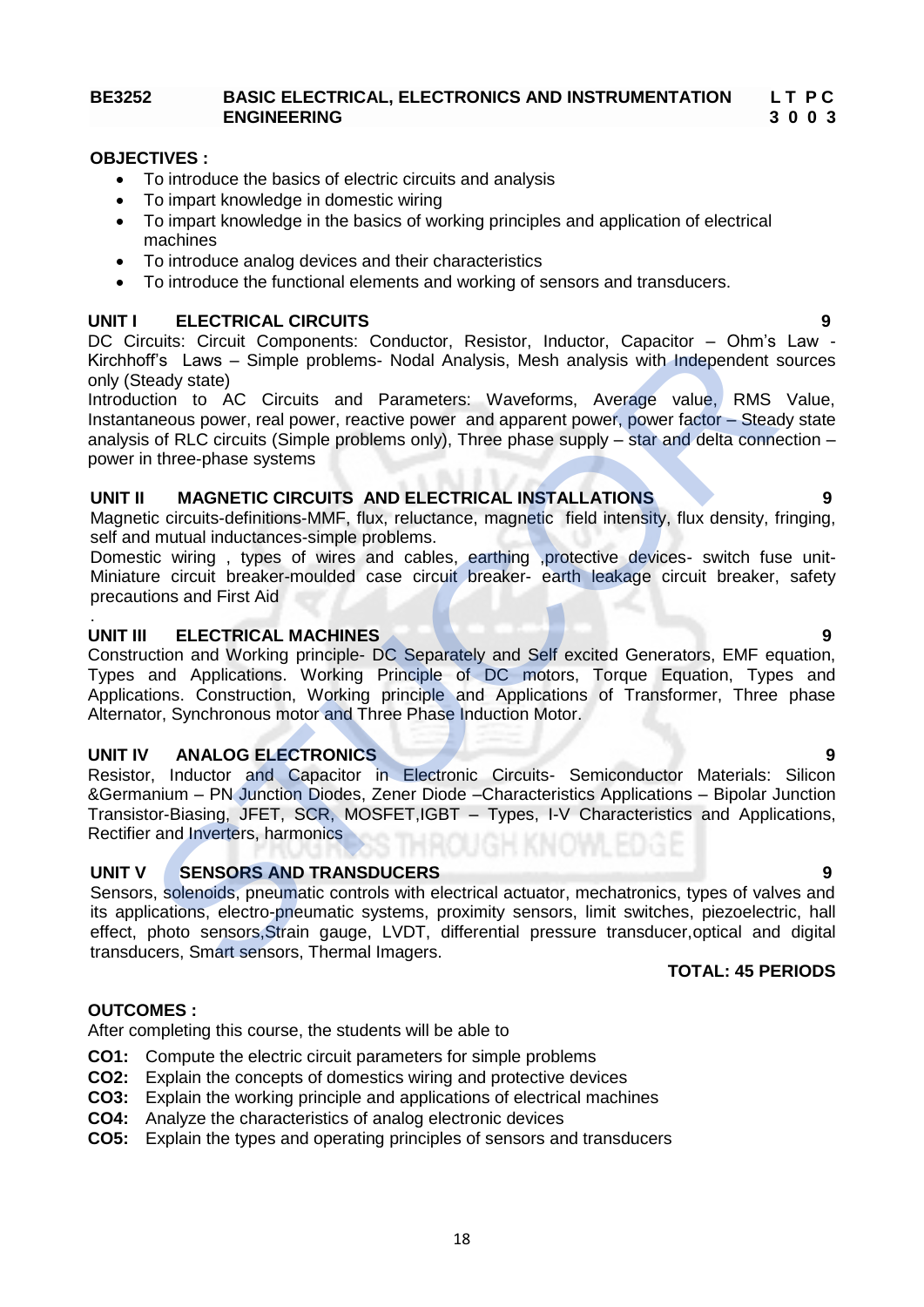# **TEXT BOOKS:**

- 1. D P Kothari and I.J Nagarath, "Basic Electrical and Electronics Engineering", McGraw Hill Education (India) Private Limited, Second Edition, 2020
- 2. A.K. Sawhney, Puneet Sawhney 'A Course in Electrical & Electronic Measurements & Instrumentation', Dhanpat Rai and Co, 2015.
- 3. S.K. Bhattacharya, Basic Electrical Engineering, Pearson Education, 2019
- 4. James A Svoboda, Richard C. Dorf, Dorf's Introduction to Electric Circuits, Wiley,2018

# **REFERENCES:**

- 1. John Bird, "Electrical Circuit theory and technology", Routledge; 2017.
- 2. Thomas L. Floyd, 'Electronic Devices', 10<sup>th</sup> Edition, Pearson Education, 2018.
- 3. [Albert Malvino,](https://www.amazon.in/s/ref=dp_byline_sr_book_1?ie=UTF8&field-author=Albert+Malvino&search-alias=stripbooks) [David Bates](https://www.amazon.in/s/ref=dp_byline_sr_book_2?ie=UTF8&field-author=David+Bates&search-alias=stripbooks), 'Electronic Principles, McGraw Hill Education; 7<sup>th</sup> edition, 2017
- 4. Muhammad H.Rashid, "Spice for Circuits and electronics", 4<sup>th</sup> Edition., Cengage India, 2019.
- 5. H.S. Kalsi, 'Electronic Instrumentation', Tata McGraw-Hill, New Delhi, 2010

# **GE3251 ENGINEERING GRAPHICS L T P C**

### **COURSE OBJECTIVES:**

The main learning objective of this course is to prepare the students for:

- 1. Drawing engineering curves.
- 2. Drawing freehand sketch of simple objects.
- 3. Drawing orthographic projection of solids and section of solids.
- 4. Drawing development of solids
- 5. Drawing isometric and perspective projections of simple solids.

# **CONCEPTS AND CONVENTIONS (Not for Examination)**

Importance of graphics in engineering applications — Use of drafting instruments — BIS conventions and specifications — Size, layout and folding of drawing sheets — Lettering and dimensioning.

# **UNIT I PLANE CURVES AND FREEHAND SKETCHING 6+12**

Basic Geometrical constructions, Curves used in engineering practices: Conics — Construction of ellipse, parabola and hyperbola by eccentricity method — Construction of cycloid — construction of involutes of square and circle — Drawing of tangents and normal to the above curves.

# **UNIT II PROJECTION OF POINTS, LINES AND PLANE SURFACE 6+12**

Orthographic projection- principles-Principal planes-First angle projection-projection of points. Projection of straight lines (only First angle projections) inclined to both the principal planes - Determination of true lengths and true inclinations by rotating line method and traces. Projection of planes (polygonal and circular surfaces) inclined to both the principal planes by rotating object method. Themmad H.Rashid, "Spice for Circuits and electronics", 4<sup>th</sup> Edition., Cengage India, 2,<br>
S. Kalsi, 'Electronic Instrumentation', Tata McGraw-Hill, New Delhi, 2010<br>
S. Kalsi, 'Electronic Instrumentation', Tata McGraw-Hill

# **UNIT III PROJECTION OF SOLIDS 6+12**

Projection of simple solids like prisms, pyramids, cylinder, cone and truncated solids when the axis is inclined to one of the principal planes and parallel to the other by rotating object method. Visualization concepts and Free Hand sketching: Visualization principles —Representation of Three Dimensional objects — Layout of views- Freehand sketching of multiple views from pictorial views of objects.

Practicing three dimensional modeling of simple objects by CAD Software(Not for examination)

 **2 0 4 4**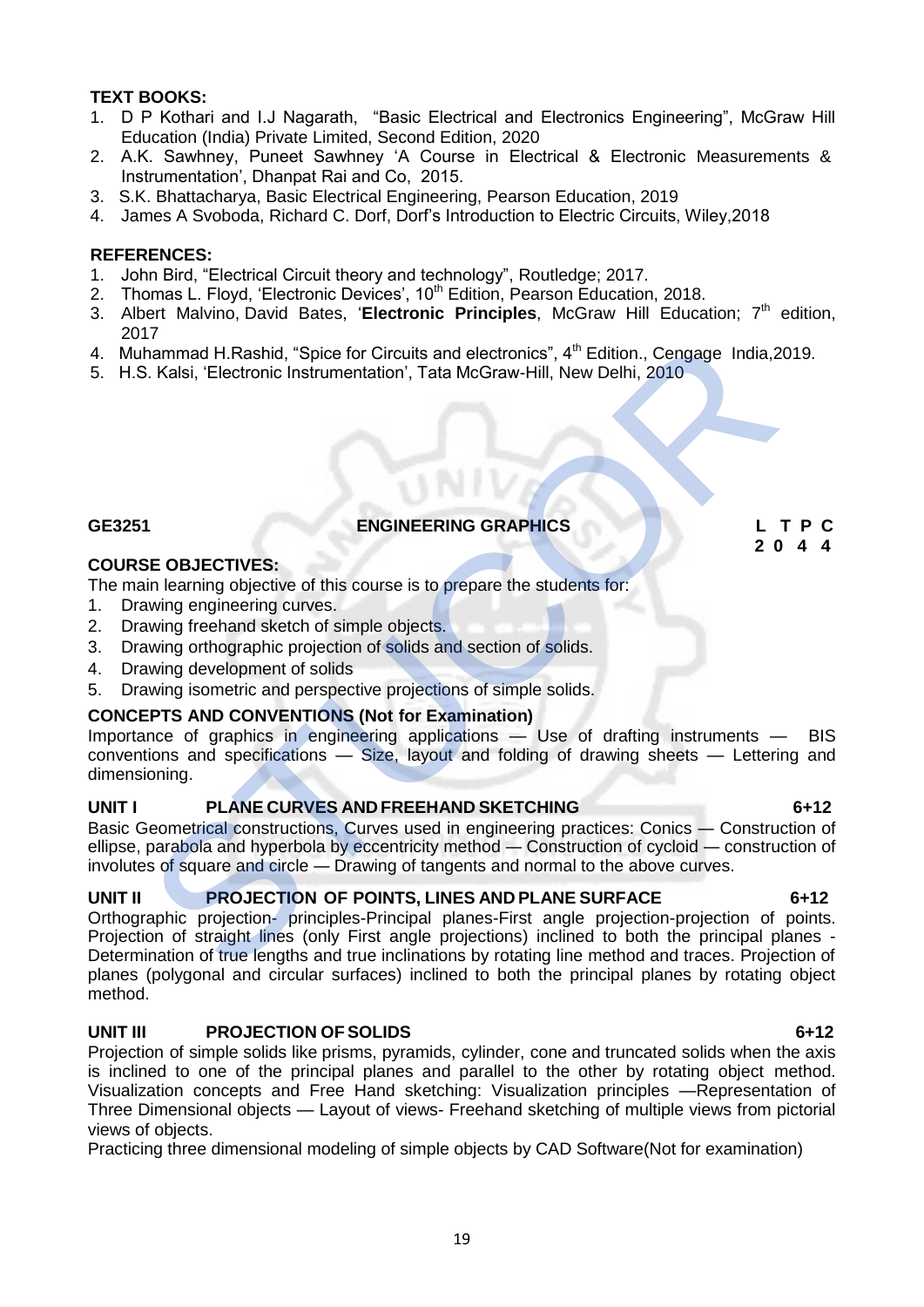# **UNIT IV PROJECTION OF SECTIONED SOLIDS AND DEVELOPMENT OF SURFACES 6+12**

Sectioning of above solids in simple vertical position when the cutting plane is inclined to the one of the principal planes and perpendicular to the other — obtaining true shape of section. Development of lateral surfaces of simple and sectioned solids — Prisms, pyramids cylinders and cones.

Practicing three dimensional modeling of simple objects by CAD Software(Not for examination)

# **UNIT V ISOMETRIC AND PERSPECTIVE PROJECTIONS 6+12**

Principles of isometric projection — isometric scale —lsometric projections of simple solids and truncated solids - Prisms, pyramids, cylinders, cones- combination of two solid objects in simple vertical positions - Perspective projection of simple solids-Prisms, pyramids and cylinders by visual ray method.

Practicing three dimensional modeling of isometric projection of simple objects by CAD Software(Not for examination)

# **TOTAL: (L=30+P=60) 90 PERIODS**

# **OUTCOMES:**

On successful completion of this course, the student will be able to

- Use BIS conventions and specifications for engineering drawing.
- Construct the conic curves, involutes and cycloid.
- Solve practical problems involving projection of lines.
- Draw the orthographic, isometric and perspective projections of simple solids.
- Draw the development of simple solids.

# **TEXT BOOKS:**

- 1. Bhatt N.D. and Panchal V.M., "Engineering Drawing", Charotar Publishing House, 53 Edition, 2019.
- 2. Natrajan K.V., "A Text Book of Engineering Graphics", Dhanalakshmi Publishers, Chennai, 2018.
- 3. Parthasarathy, N. S. and Vela Murali, "Engineering Drawing", Oxford University Press, 2015

# **REFERENCES:**

- 1. Basant Agarwal and Agarwal C.M., "Engineering Drawing", McGraw Hill, 2<sup>nd</sup> Edition, 2019.
- 2. Gopalakrishna K.R., "Engineering Drawing" (Vol. I&II combined), Subhas Publications, Bangalore, 27th Edition, 2017.
- 3. Luzzader, Warren.J. and Duff,John M., "Fundamentals of Engineering Drawing with an introduction to Interactive Computer Graphics for Design and Production, Eastern Economy Edition, Prentice Hall of India Pvt. Ltd, New Delhi, 2005. are (Not for examination)<br>
SCMES:<br>
TOTAL: (L=30+P=60) 90 PE<br>
Crocesstul completion of this course, the student will be able to<br>
Use BIS conventions and specifications for engineering drawing.<br>
Construct the conic curves, i
- 4. Parthasarathy N. S. and Vela Murali, "Engineering Graphics", Oxford University, Press, New Delhi, 2015.
- 5. Shah M.B., and Rana B.C., "Engineering Drawing", Pearson Education India, 2<sup>nd</sup> Edition, 2009.
- 6. Venugopal K. and Prabhu Raja V., "Engineering Graphics", New Age International (P) Limited, 2008.

# **Publication of Bureau of Indian Standards:**

- 1. IS10711 2001: Technical products Documentation Size and layout of drawing sheets.
- 2. IS 9609 (Parts 0 & 1) 2001: Technical products Documentation —Lettering.
- 3. IS 10714 (Part 20)  $-$  2001 & SP 46  $-$  2003: Lines for technical drawings.
- 4. IS 11669 1986 & SP 46 —2003: Dimensioning of Technical Drawings.
- 5. IS 15021 (Parts 1 to 4) 2001: Technical drawings Projection Methods.

# **Special points applicable to University Examinations on Engineering Graphics:**

- 1. There will be five questions, each of either or type covering all units of the syllabus.
- 2. All questions will carry equal marks of 20 each making a total of 100.
- 3. The answer paper shall consist of drawing sheets of A3 size only. The students will be permitted to use appropriate scale to fit solution within A3 size.
- 4. The examination will be conducted in appropriate sessions on the same day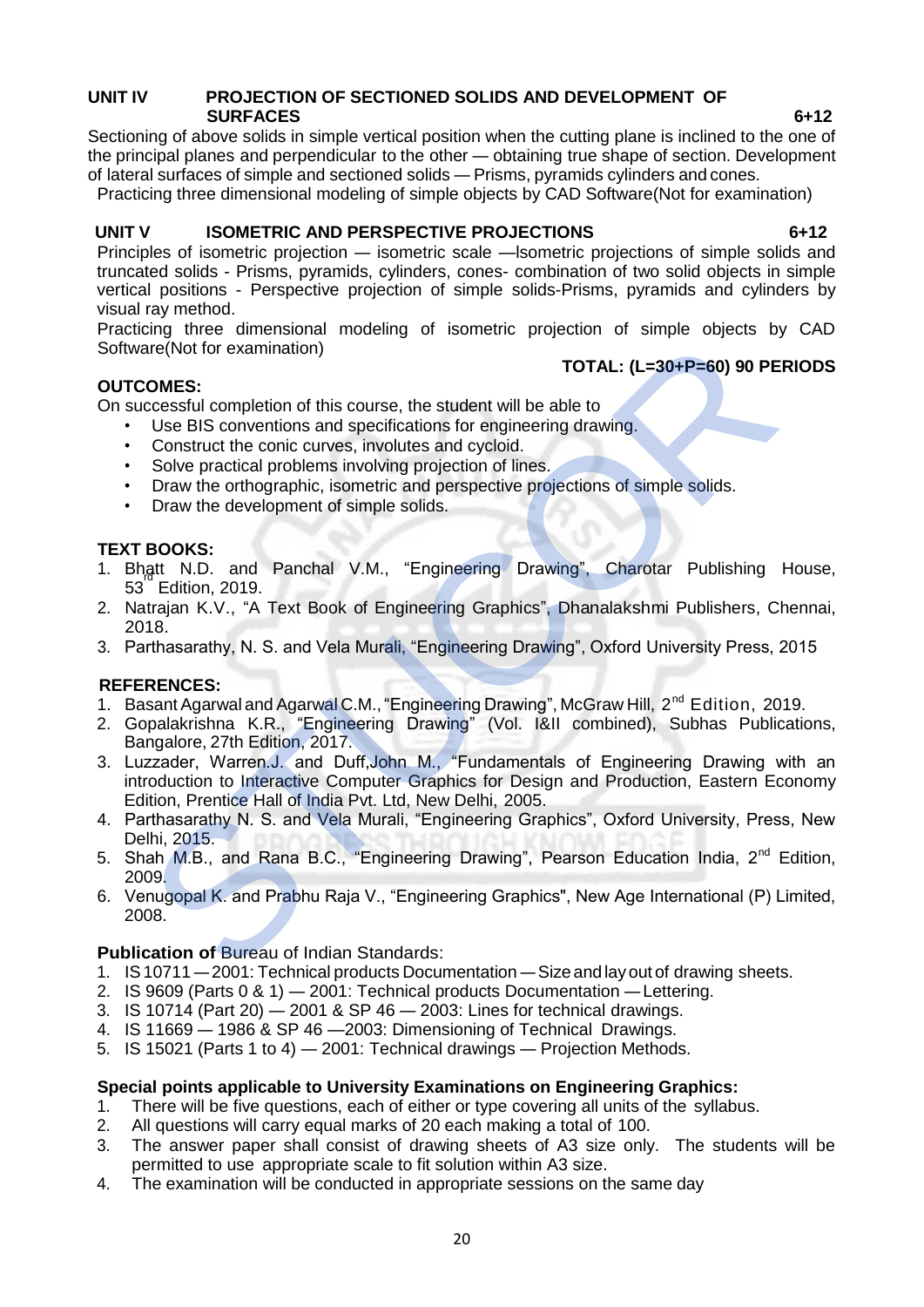# **NCC Credit Course Level 1\***

| <b>NX3251</b>      | (ARMY WING) NCC Credit Course Level - I                                                       | $\mathbf{2}$ | т<br>0 | P<br>0 | С<br>$\mathbf{2}$ |
|--------------------|-----------------------------------------------------------------------------------------------|--------------|--------|--------|-------------------|
| <b>NCC GENERAL</b> |                                                                                               |              |        |        | 6                 |
| NCC <sub>1</sub>   | Aims, Objectives & Organization of NCC                                                        |              |        |        | 1                 |
| NCC <sub>2</sub>   | Incentives                                                                                    |              |        |        | $\overline{2}$    |
| NCC <sub>3</sub>   | <b>Duties of NCC Cadet</b>                                                                    |              |        |        | 1                 |
| NCC <sub>4</sub>   | NCC Camps: Types & Conduct                                                                    |              |        |        | $\overline{2}$    |
|                    | <b>NATIONAL INTEGRATION AND AWARENESS</b>                                                     |              |        |        | 4                 |
| NI <sub>1</sub>    | National Integration: Importance & Necessity                                                  |              |        |        | 1                 |
| NI <sub>2</sub>    | <b>Factors Affecting National Integration</b>                                                 |              |        |        | 1                 |
| NI3                | Unity in Diversity & Role of NCC in Nation Building                                           |              |        |        | 1                 |
| NI 4               | <b>Threats to National Security</b>                                                           |              |        |        | 1                 |
|                    | PERSONALITY DEVELOPMENT                                                                       |              |        |        | 7                 |
| PD <sub>1</sub>    | Self-Awareness, Empathy, Critical & Creative Thinking,<br>Decision Making and Problem Solving |              |        |        | $\overline{2}$    |
| PD <sub>2</sub>    | <b>Communication Skills</b>                                                                   |              |        |        | 3                 |
| PD <sub>3</sub>    | <b>Group Discussion: Stress &amp; Emotions</b>                                                |              |        |        | $\overline{2}$    |
| <b>LEADERSHIP</b>  |                                                                                               |              |        |        | 5                 |
| L <sub>1</sub>     | Leadership Capsule: Traits, Indicators, Motivation, Moral<br><b>Values, Honour Code</b>       |              |        |        | 3                 |
| L <sub>2</sub>     | Case Studies: Shivaji, Jhasi Ki Rani <b>Case Studies: Shivaji, Jhasi Ki Rani</b>              |              |        |        | 2                 |
|                    | SOCIAL SERVICE AND COMMUNITY DEVELOPMENT                                                      |              |        |        | 8                 |
| <b>SS1</b>         | Development<br>NGOs,<br>Basics,<br>Rural<br>Programmes,<br><b>Contribution of Youth</b>       |              |        |        | 3                 |
| <b>SS4</b>         | Protection of Children and Women Safety                                                       |              |        |        | 1                 |
| <b>SS 5</b>        | Road / Rail Travel Safety                                                                     |              |        |        | 1                 |
| SS <sub>6</sub>    | <b>New Initiatives</b>                                                                        |              |        |        | $\overline{2}$    |
| SS <sub>7</sub>    | <b>Cyber and Mobile Security Awareness</b>                                                    |              |        |        | 1                 |

**TOTAL: 30 PERIODS**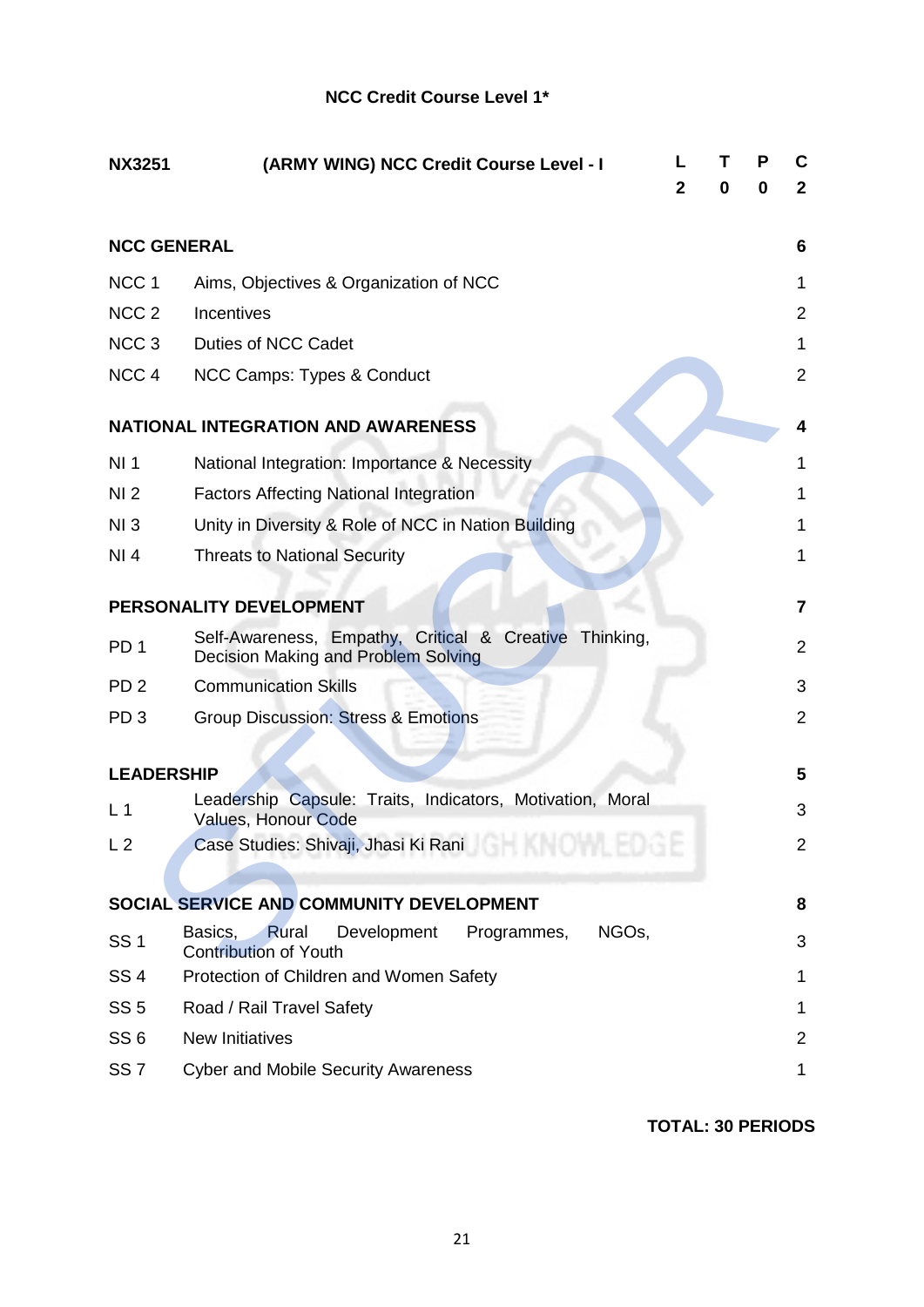# **NCC Credit Course Level 1\***

| <b>NX3252</b>      | (NAVAL WING) NCC Credit Course Level - I                                                      | L<br>2 | O | P<br>0 | C<br>$\mathbf{2}$       |
|--------------------|-----------------------------------------------------------------------------------------------|--------|---|--------|-------------------------|
| <b>NCC GENERAL</b> |                                                                                               |        |   |        | 6                       |
| NCC <sub>1</sub>   | Aims, Objectives & Organization of NCC                                                        |        |   |        | 1                       |
| NCC <sub>2</sub>   | Incentives                                                                                    |        |   |        | $\overline{2}$          |
| NCC <sub>3</sub>   | Duties of NCC Cadet                                                                           |        |   |        | 1                       |
| NCC <sub>4</sub>   | NCC Camps: Types & Conduct                                                                    |        |   |        | $\overline{2}$          |
|                    | <b>NATIONAL INTEGRATION AND AWARENESS</b>                                                     |        |   |        | 4                       |
| NI <sub>1</sub>    | National Integration: Importance & Necessity                                                  |        |   |        | 1                       |
| NI <sub>2</sub>    | <b>Factors Affecting National Integration</b>                                                 |        |   |        | 1                       |
| NI <sub>3</sub>    | Unity in Diversity & Role of NCC in Nation Building                                           |        |   |        | 1                       |
| NI 4               | <b>Threats to National Security</b>                                                           |        |   |        | 1                       |
|                    | PERSONALITY DEVELOPMENT                                                                       |        |   |        | 7                       |
| PD <sub>1</sub>    | Self-Awareness, Empathy, Critical & Creative Thinking,<br>Decision Making and Problem Solving |        |   |        | $\overline{2}$          |
| PD <sub>2</sub>    | <b>Communication Skills</b>                                                                   |        |   |        | 3                       |
| PD <sub>3</sub>    | <b>Group Discussion: Stress &amp; Emotions</b>                                                |        |   |        | $\overline{2}$          |
| <b>LEADERSHIP</b>  |                                                                                               |        |   |        | $\overline{\mathbf{5}}$ |
| L <sub>1</sub>     | Leadership Capsule: Traits, Indicators, Motivation, Moral<br><b>Values, Honour Code</b>       |        |   |        | 3                       |
| L <sub>2</sub>     | Case Studies: Shivaji, Jhasi Ki Rani                                                          |        |   |        | 2                       |
|                    | SOCIAL SERVICE AND COMMUNITY DEVELOPMENT                                                      |        |   |        | 8                       |
| <b>SS1</b>         | Basics, Rural Development Programmes, NGOs, Contribution<br>of Youth                          |        |   |        | 3                       |
| <b>SS4</b>         | Protection of Children and Women Safety                                                       |        |   |        | 1                       |
| <b>SS 5</b>        | Road / Rail Travel Safety                                                                     |        |   |        | 1                       |
| SS <sub>6</sub>    | <b>New Initiatives</b>                                                                        |        |   |        | 2                       |
| SS <sub>7</sub>    | <b>Cyber and Mobile Security Awareness</b>                                                    |        |   |        | 1                       |

**TOTAL : 30 PERIODS**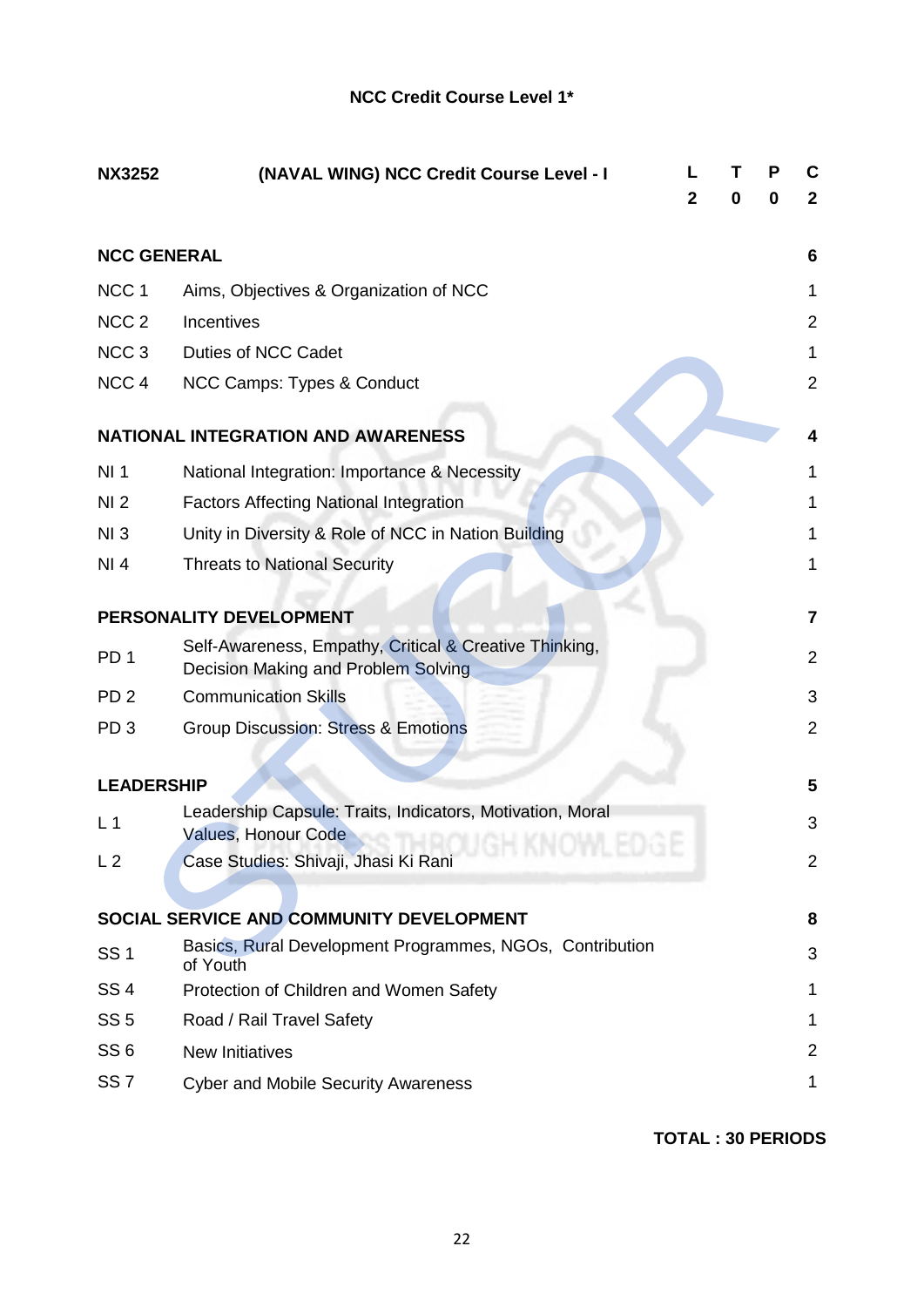| <b>NX3253</b>      | (AIR FORCE WING) NCC Credit Course Level - I                                                  | 2 | 0 | Р<br>0 |                |
|--------------------|-----------------------------------------------------------------------------------------------|---|---|--------|----------------|
| <b>NCC GENERAL</b> |                                                                                               |   |   |        | 6              |
| NCC <sub>1</sub>   | Aims, Objectives & Organization of NCC                                                        |   |   |        | 1              |
| NCC <sub>2</sub>   | Incentives                                                                                    |   |   |        | 2              |
| NCC <sub>3</sub>   | <b>Duties of NCC Cadet</b>                                                                    |   |   |        | 1              |
| NCC <sub>4</sub>   | NCC Camps: Types & Conduct                                                                    |   |   |        | $\overline{2}$ |
|                    | <b>NATIONAL INTEGRATION AND AWARENESS</b>                                                     |   |   |        | 4              |
| NI <sub>1</sub>    | National Integration: Importance & Necessity                                                  |   |   |        | 1              |
| NI <sub>2</sub>    | <b>Factors Affecting National Integration</b>                                                 |   |   |        | 1              |
| NI3                | Unity in Diversity & Role of NCC in Nation Building                                           |   |   |        | 1              |
| NI 4               | <b>Threats to National Security</b>                                                           |   |   |        | 1              |
|                    | PERSONALITY DEVELOPMENT                                                                       |   |   |        | 7              |
| PD <sub>1</sub>    | Self-Awareness, Empathy, Critical & Creative Thinking,<br>Decision Making and Problem Solving |   |   |        | 2              |
| PD <sub>2</sub>    | <b>Communication Skills</b>                                                                   |   |   |        | 3              |
| PD <sub>3</sub>    | <b>Group Discussion: Stress &amp; Emotions</b>                                                |   |   |        | 2              |
| <b>LEADERSHIP</b>  |                                                                                               |   |   |        | 5              |
|                    | Leadership Capsule: Traits, Indicators, Motivation, Moral                                     |   |   |        |                |
| L <sub>1</sub>     | <b>Values, Honour Code</b>                                                                    |   |   |        | 3              |
| L <sub>2</sub>     | Case Studies: Shivaji, Jhasi Ki Rani                                                          |   |   |        | 2              |
|                    | SOCIAL SERVICE AND COMMUNITY DEVELOPMENT                                                      |   |   |        | 8              |
| <b>SS1</b>         | Basics, Rural Development Programmes, NGOs, Contribution<br>of Youth                          |   |   |        | 3              |
| SS <sub>4</sub>    | Protection of Children and Women Safety                                                       |   |   |        | 1              |
| SS <sub>5</sub>    | Road / Rail Travel Safety                                                                     |   |   |        | 1              |
| SS <sub>6</sub>    | <b>New Initiatives</b>                                                                        |   |   |        | 2              |
| SS <sub>7</sub>    | <b>Cyber and Mobile Security Awareness</b>                                                    |   |   |        | 1              |

**TOTAL : 30 PERIODS**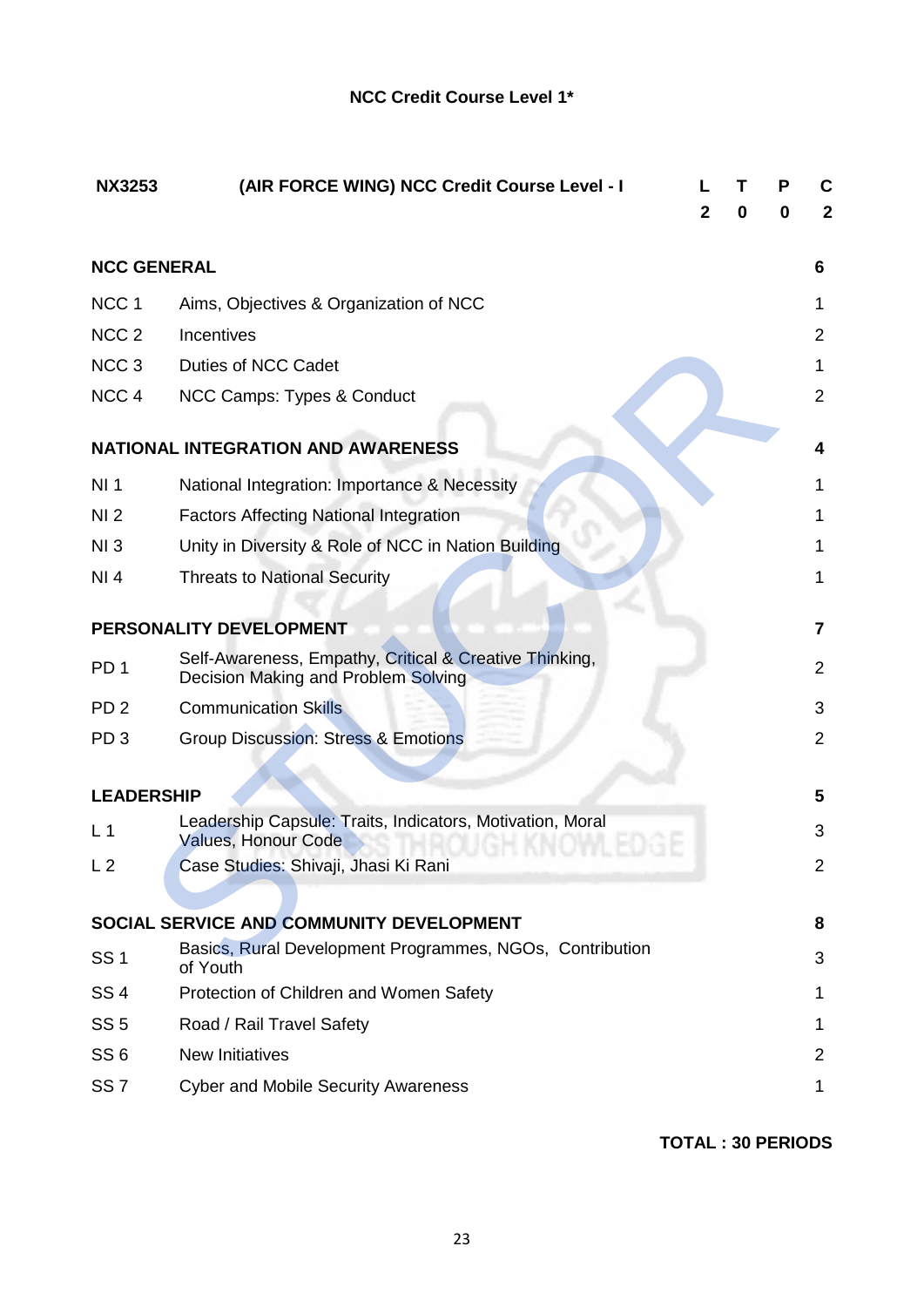# **OBJECTIVES:**

### **The main learning objective of this course is to provide hands on training to the students in:**

- 1. Drawing pipe line plan; laying and connecting various pipe fittings used in common household plumbing work; Sawing; planing; making joints in wood materials used in commonhousehold wood work.
- 2. Wiring various electrical joints in common household electrical wire work.
- 3. Welding various joints in steel plates using arc welding work; Machining various simple processes like turning, drilling, tapping in parts; Assembling simple mechanical assembly of common household equipments; Making a tray out of metal sheet using sheet metal work.
- 4. Soldering and testing simple electronic circuits; Assembling and testing simple electronic components on PCB.

# **GROUP – A (CIVIL & ELECTRICAL)**

# **PART I CIVIL ENGINEERING PRACTICES** 15

#### **PLUMBING WORK:**

- a) Connecting various basic pipe fittings like valves, taps, coupling, unions, reducers,elbows and other components which are commonly used in household. violation design simple electronic circuits; Assembling and testing simple electronic circuits; Assembling and testing simple electronic circuits; Assembling and testing simple electronic or PCB.<br> **GROUP – A (CIVIL & ELECT** 
	- b) Preparing plumbing line sketches.
	- c) Laying pipe connection to the suction side of a pump
	- d) Laying pipe connection to the delivery side of a pump.
	- e) Connecting pipes of different materials: Metal, plastic and flexible pipes used inhousehold appliances.

#### **WOOD WORK:**

- a) Sawing,
- b) Planing and
- c) Making joints like T-Joint, Mortise joint and Tenon joint and Dovetail joint.

Wood Work Study:

- a) Studying joints in door panels and wooden furniture
- b) Studying common industrial trusses using models.

# **PART II ELECTRICAL ENGINEERING PRACTICES 15**

- a) Introduction to switches, fuses, indicators and lamps Basic switch board wiring with lamp, fan and three pin socket
- b) Staircase wiring
- c) Fluorescent Lamp wiring with introduction to CFL and LED types.
- d) Energy meter wiring and related calculations/ calibration
- e) Study of Iron Box wiring and assembly
- f) Study of Fan Regulator (Resistor type and Electronic type using Diac/Triac/quadrac)
- g) Study of emergency lamp wiring/Water heater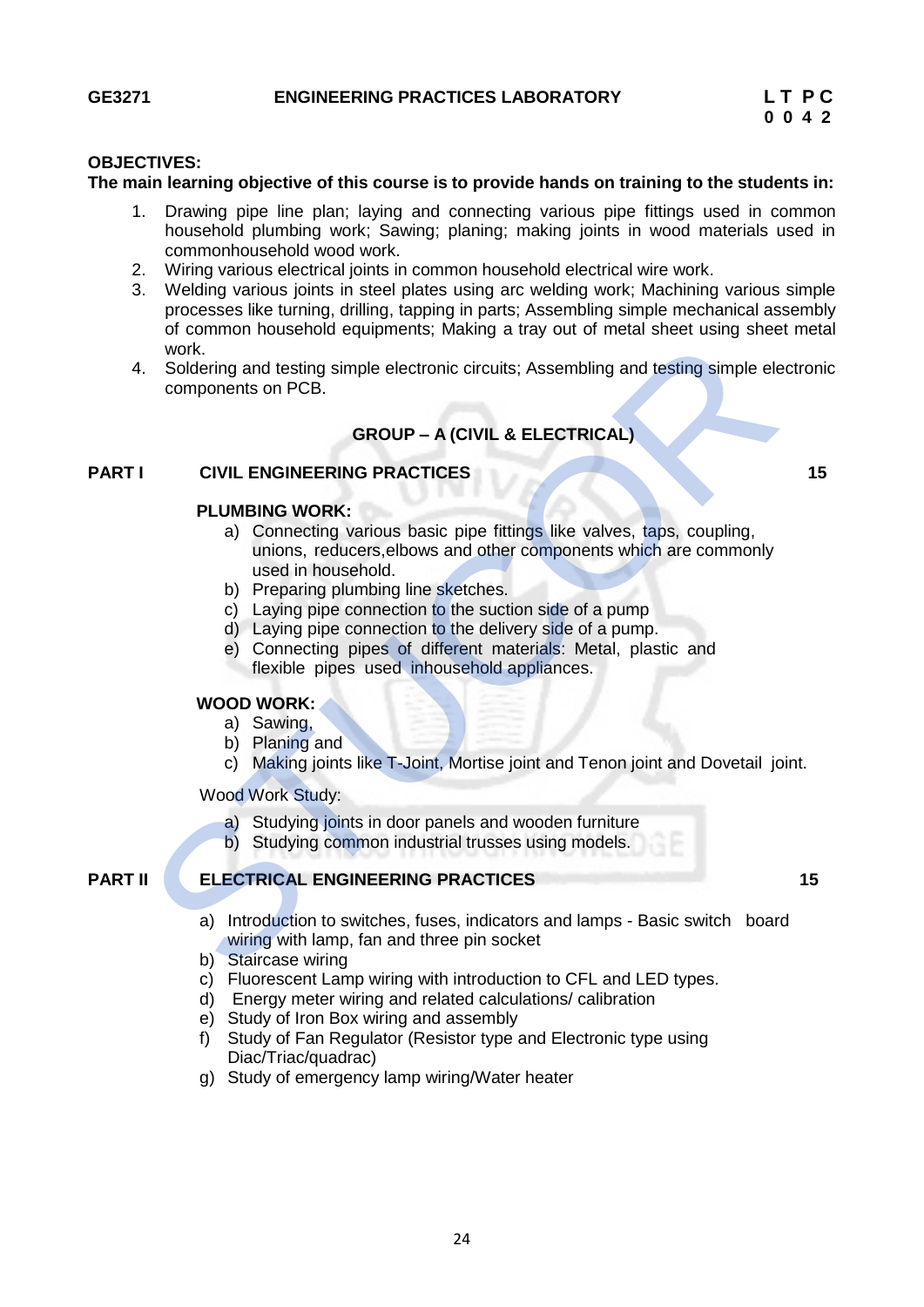# **GROUP – B (MECHANICAL AND ELECTRONICS)**

### **PART III MECHANICAL ENGINEERING PRACTICES 15**

# **WELDING WORK:**

- a) Welding of Butt Joints, Lap Joints, and Tee Joints using arc welding.
- b) Practicing gas welding.

### **BASIC MACHINING WORK:**

- a) (simple)Turning.
- b) (simple)Drilling.
- c) (simple)Tapping.

#### **ASSEMBLY WORK:**

- a) Assembling a centrifugal pump.
- b) Assembling a household mixer.
- c) Assembling an airconditioner.

### **SHEET METAL WORK:**

a) Making of a square tray

#### **FOUNDRY WORK:**

a) Demonstrating basic foundry operations.

# **PART IV ELECTRONIC ENGINEERING PRACTICES 15**

#### **SOLDERING WORK:**

a) Soldering simple electronic circuits and checking continuity.

# **ELECTRONIC ASSEMBLY AND TESTING WORK:**

a) Assembling and testing electronic components on a small PCB. o) (simple)Tapping.<br>
a) Assembling a centrifugal pump.<br>
b) Assembling an alternativity and mixer.<br>
c) Assembling an alternativity.<br>
SHEET METAL WORK:<br>
a) Making of a square tray<br>
FOUNDRY WORK:<br>
a) Demonstrating basic found

# **ELECTRONIC EQUIPMENT STUDY:**

- a) Study an elements of smart phone..
- b) Assembly and dismantle of LED TV.
- c) Assembly and dismantle of computer/ laptop

# **TOTAL : 60 PERIODS**

#### **OUTCOMES**:

# **Upon completion of this course, the students will be able to:**

- 1. Draw pipe line plan; lay and connect various pipe fittings used in common household plumbing work; Saw; plan; make joints in wood materials used in common household wood work.
- 2. Wire various electrical joints in common household electrical wire work.
- 3. Weld various joints in steel plates using arc welding work; Machine various simple processes like turning, drilling, tapping in parts; Assemble simple mechanical assembly of common household equipments; Make a tray out of metal sheet using sheet metal work.
- 4. Solder and test simple electronic circuits; Assemble and test simple electronic components on PCB.